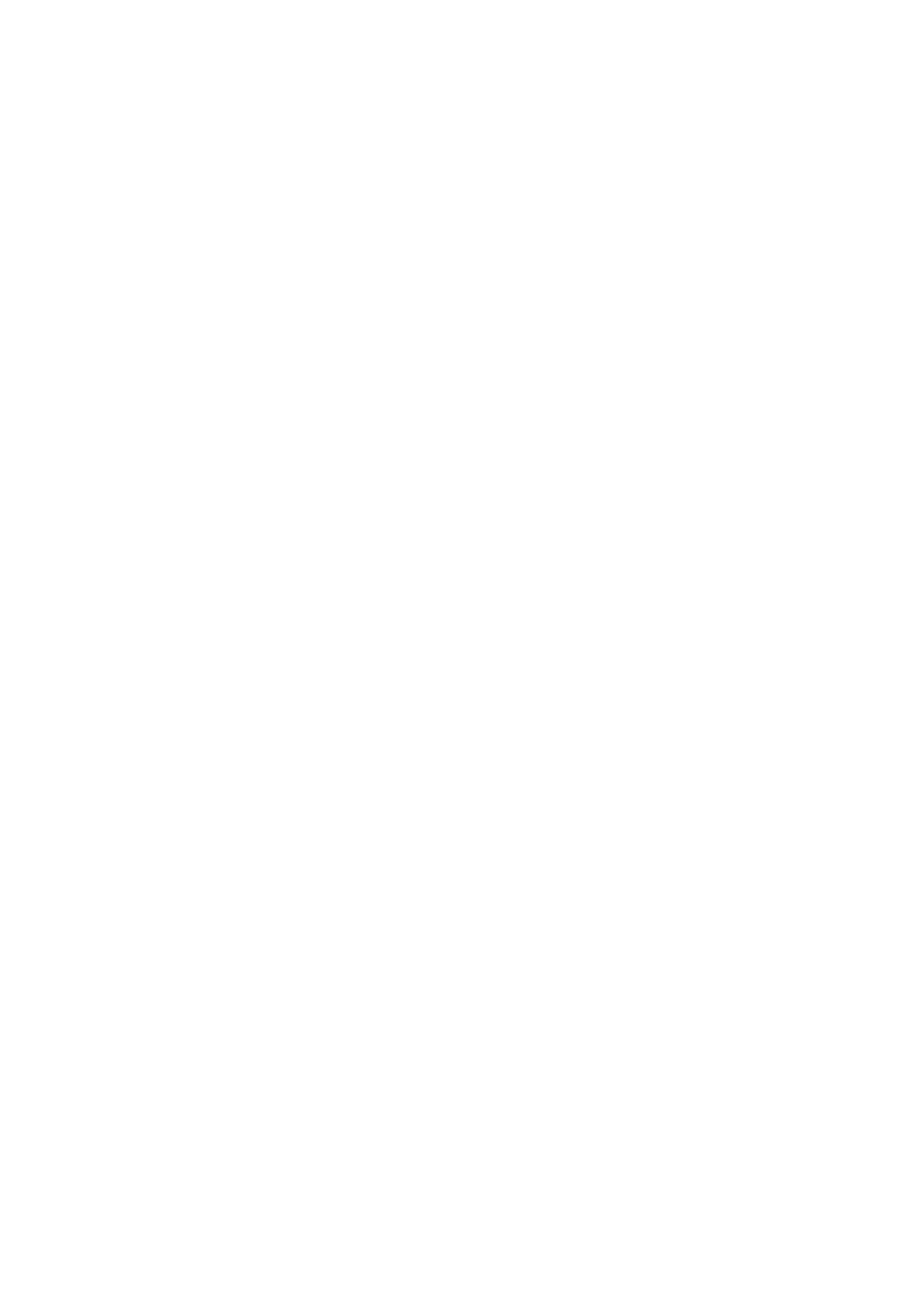### Findings uncovered three key drivers of early and accelerated leadership emergence among young professionals: political skill, self-leadership, and networks.

These three interacting components connect cognitive and behavioral dimensions and are core transformational levers for emerging leaders.

Self-leadership impacts human capital via three strategies: behavioral strategies, positive thinking strategies and intrinsic motivation strategies.

Political skill feeds emerging leaders' social capital (both off and on-line) by developing and harnessing the following four capabilities: social astuteness, interpersonal influence, networking ability and apparent sincerity.

Incorporating these young professionals into local and global networks appears to catalyze the emergence of young leaders through exposure, visibility, personal branding, impression management, and the building of a reputation and an e-reputation that these physical and virtual networks enable.

Cross-cultural research suggests 'cross-vergence' of emerging leaders across South and North in terms of political skill and membership in specific professional networks, but greater use of selfleadership strategies and practices by emerging leaders from Southern countries. No gender differences were noted, and few differences were found with respect to network membership, suggesting greater convergence of leadership practices and capabilities among Gen X and Gen Y genders.

*Our insight into the capabilities of emerging leaders would not have been possible without the theoretical and empirical grounding and groundwork provided by researchers we have cited, both here and in the soon to be published in book form by the Policy Center for the New South.*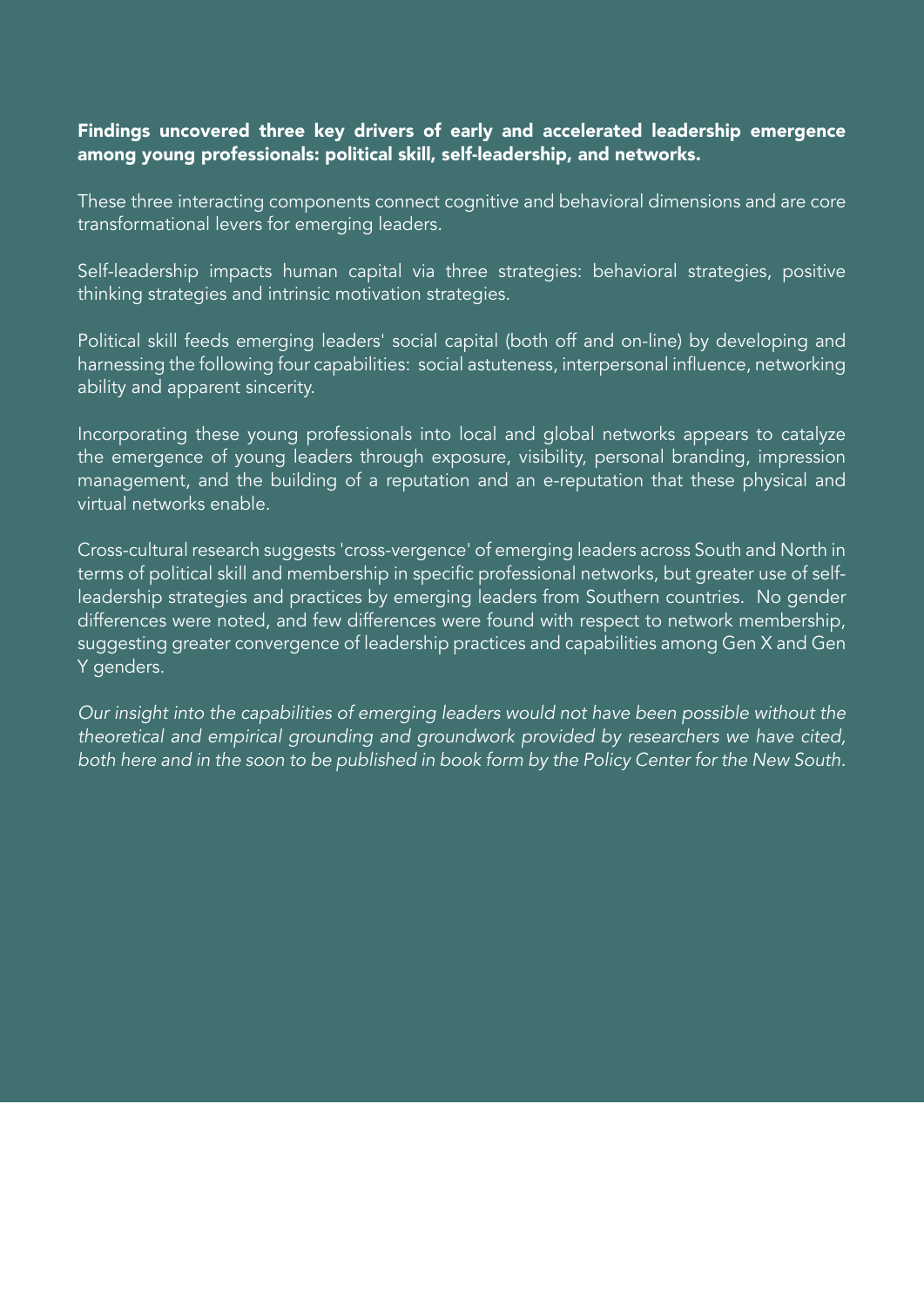# *About the Policy Center for the New South*

The Policy Center for the New South (PCNS) is a Moroccan think tank aiming to contribute to the improvement of economic and social public policies that challenge Morocco and the rest of the Africa as integral parts of the global South.

The PCNS pleads for an open, accountable and enterprising «new South» that defines its own narratives and mental maps around the Mediterranean and South Atlantic basins, as part of a forward-looking relationship with the rest of the world. Through its analytical endeavours, the think tank aims to support the development of public policies in Africa and to give the floor to experts from the South. This stance is focused on dialogue and partnership, and aims to cultivate African expertise and excellence needed for the accurate analysis of African and global challenges and the suggestion of appropriate solutions.

As such, the PCNS brings together researchers, publishes their work and capitalizes on a network of renowned partners, representative of different regions of the world. The PCNS hosts a series of gatherings of different formats and scales throughout the year, the most important being the annual international conferences «The Atlantic Dialogues» and «African Peace and Security Annual Conference» (APSACO).

Finally, the think tank is developing a community of young leaders through the Atlantic Dialogues Emerging Leaders program (ADEL) a space for cooperation and networking between a new generation of decision-makers and entrepreneurs from the government, business and social sectors. Through this initiative, which already counts more than 300 members, the Policy Center for the New South contributes to intergenerational dialogue and the emergence of tomorrow's leaders.

# *About Economia HEM Research Center*

Economia HEM Research Center is a multidisciplinary center (social, economic and managerial) of applied research, that creates content and works closely with organizations, economic and societal actors as well as students. It aims to build solid bridges based on knowledge and research with the business world, connect with a network of national and international researchers and research centers, and create an innovative spirit within the HEM group. All of the work carried out by the HEM Research Center is regularly uploaded on the www.economia.ma platform. Economia HEM Research Center has been structured into five distinct departments since 2016: Organizational Dynamics and Complexity, Corporate Social Innovation, International Management and Society, Marketing and Digital Transformation, and the Fatéma Mernissi Societal Department (Youth, Gender, Media & Culture, Real Economy).

#### Policy Center for the New South

Building C, Suncity Complex, Al Bortokal Street, Hay Riad 10100 - Rabat Email : contact@policycenter.ma Phone : +212 5 37 54 04 04 / Fax : +212 5 37 71 31 54 Website : www.policycenter.ma

©2022 Policy Center for the New South. All rights reserved The views expressed in this publication are those of the authors and do not reflect those of their institutions.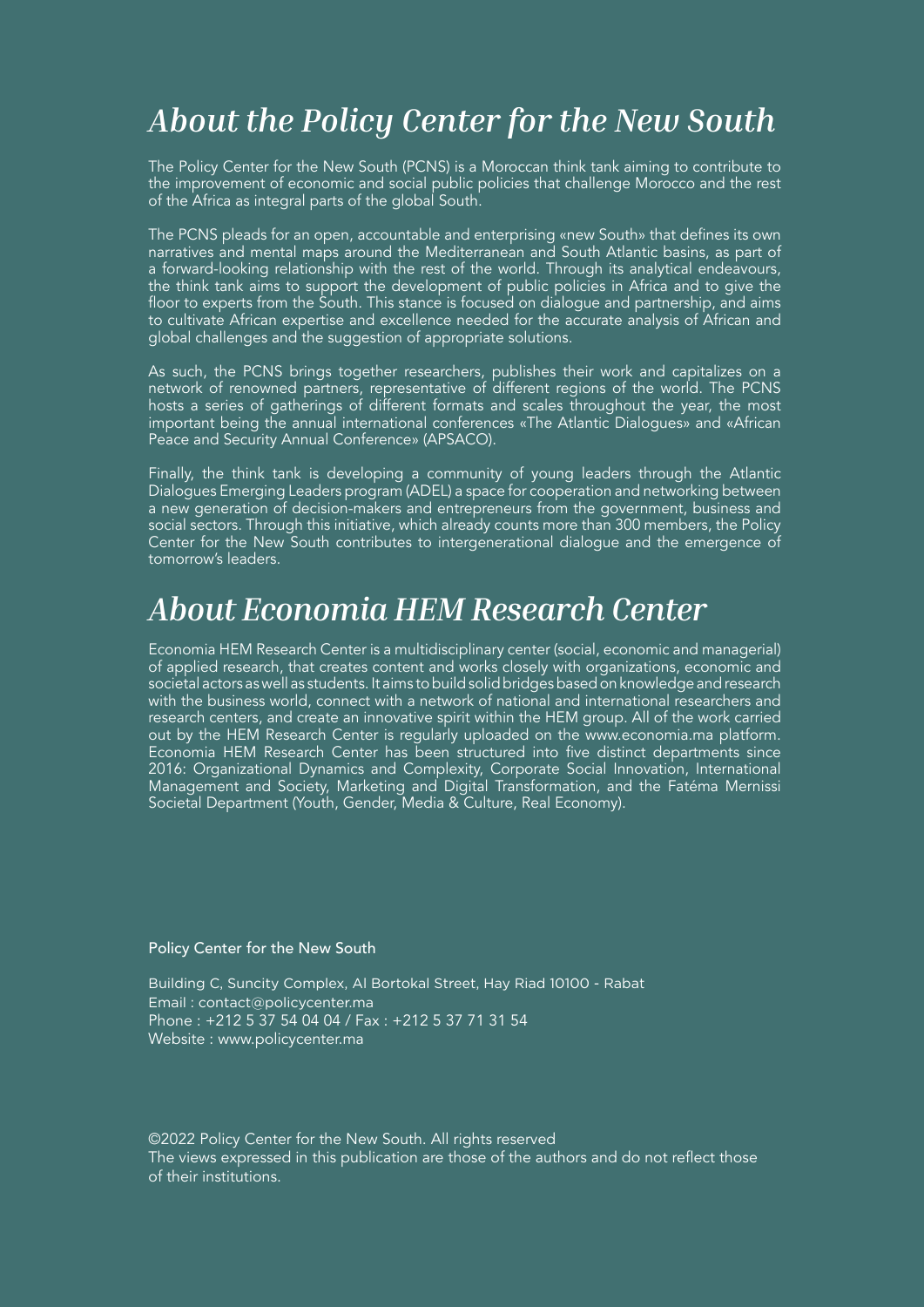# RESEARCH PAPER

# **Emerging Leaders : Leveraging Networks, Political Skill and Self-Leadership**

# Based on the Atlantic Dialogues Emerging Leaders program

**By Yasmina El Kadiri** In collaboration with Taoufik Benkaraache and Hammad Sqalli With contribution from Lilia Rizk



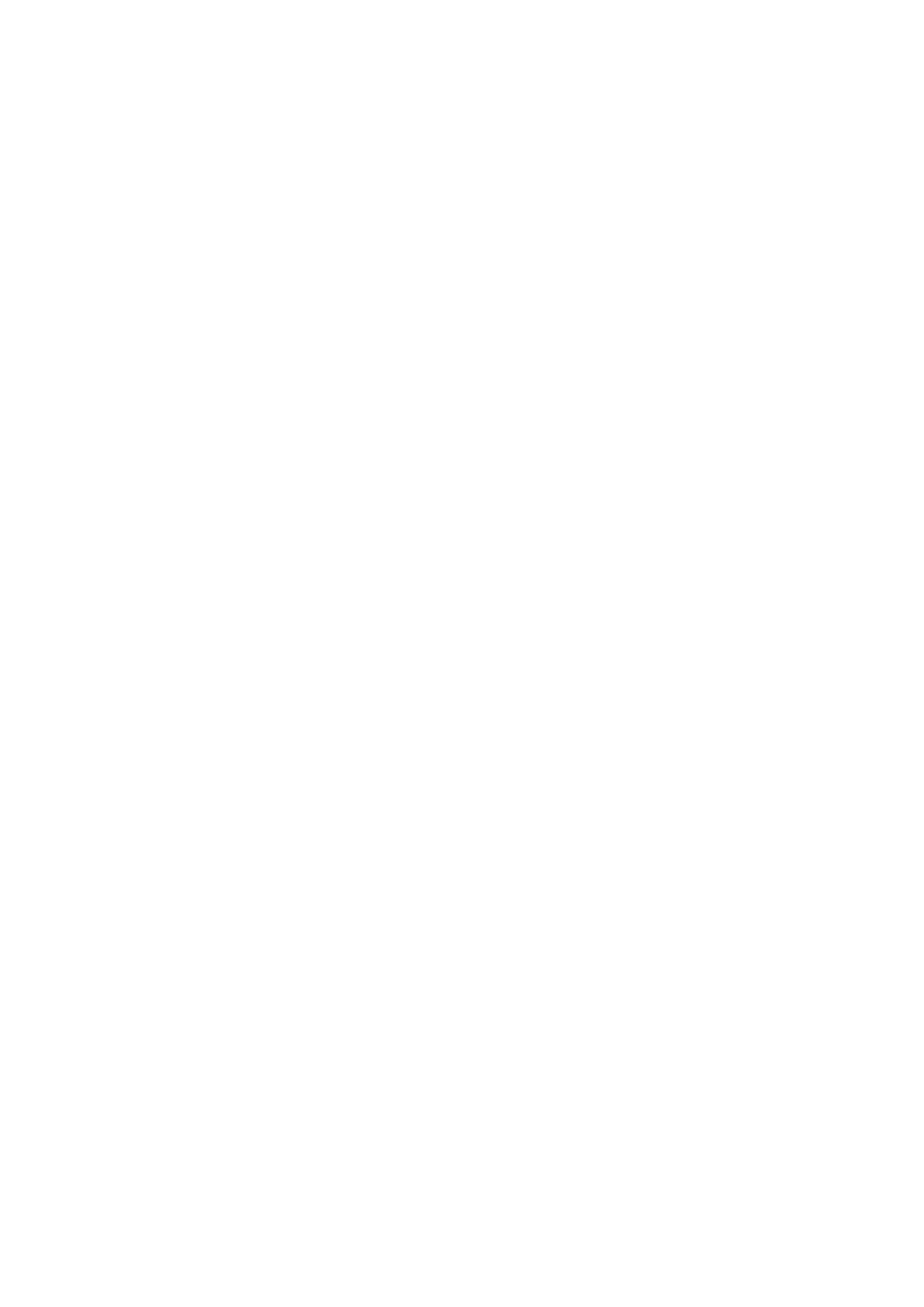# INTRODUCTION

Identifying and developing leadership talent to lead change in a more globalized, networked and connected society is a central concern for organizations, institutions and countries today. Current developments and transformations bring new trends and dynamics, yet at the same time harbor a lack of knowledge, perhaps even a disabling entropy. Are there intelligible and actionable insights into the emerging leaders of generations X and Y? And what action levers are there to foster their development? Our study seeks precisely to convert this knowledge into action through in-depth understanding of emerging leadership phenomena using a rigorous scientific approach.

At the core of the study lie the following questions: What understanding can we offer of young professionals' leadership development and what can organizations learn to manage this prospective leadership resource? What lessons, also, for public institutions, international organizations, and programs putting resources into youth leadership development?

This research therefore consists of identifying the strategies, resources, and practices leveraged by emerging leaders (young professionals with early and accelerated leadership development) and the mechanics, dynamics, and articulations of such strategies, resources, and practices.

More broadly, from both a geographic and socio-economic perspective, this study attempts to answer to the following questions: Are the strategies, resources, and practices leveraged by young professionals idiosyncratic or universal in the face of globalization, the digital revolution, and other changes in society, work, organizations and individuals? Can the dynamic interaction of socio-cultural influences with current management ideas contribute to streamlining young leaders' strategies and practices when plugged into globalized networks? Is there such a thing as global emerging leadership cross-vergence?

In this synthesis of a broader work<sup>1</sup>, pieces of the answers to these questions fall into four main sections:

- 1. Digital empowerment, intentionality and reflexivity of emerging leaders (observations from an exploratory study of emerging leaders' attitudes and practices in networks).
- 2. Self-leadership: the cognitive dimension of emerging leadership.
- 3. Political skill: the strategic and political dimension of emerging leadership.
- 4. Contributions to the study and recommendations<sup>2</sup>.

# RESEARCH DESIGN

- Hybrid methodology: Qualitative exploratory study along with confirmatory quantitative study.
- The qualitative exploratory study was carried out during the 2018 edition of Atlantic Dialogues in Marrakech, by two Economia researchers (Hammad Sqalli and Yasmina El Kadiri) with support from the Policy Center for the New South.
- The quantitative study was conducted using an online questionnaire from late 2020 to early 2021. It drew on the database of emerging leaders attending various editions of the Policy

<sup>1.</sup> The full report of the study will soon be published in book form by the Policy Center For The New South and Economia HEM Research Center.

<sup>2.</sup> In this fourth section of the report, we present suggestions for the development of emerging leaders in organizational contexts. Recommendations are based on the qualitative and quantitative results of our study, as well as on an in-depth analysis of management literature on leadership emergence and development and, finally, on our own experience carrying out research on emerging leaders.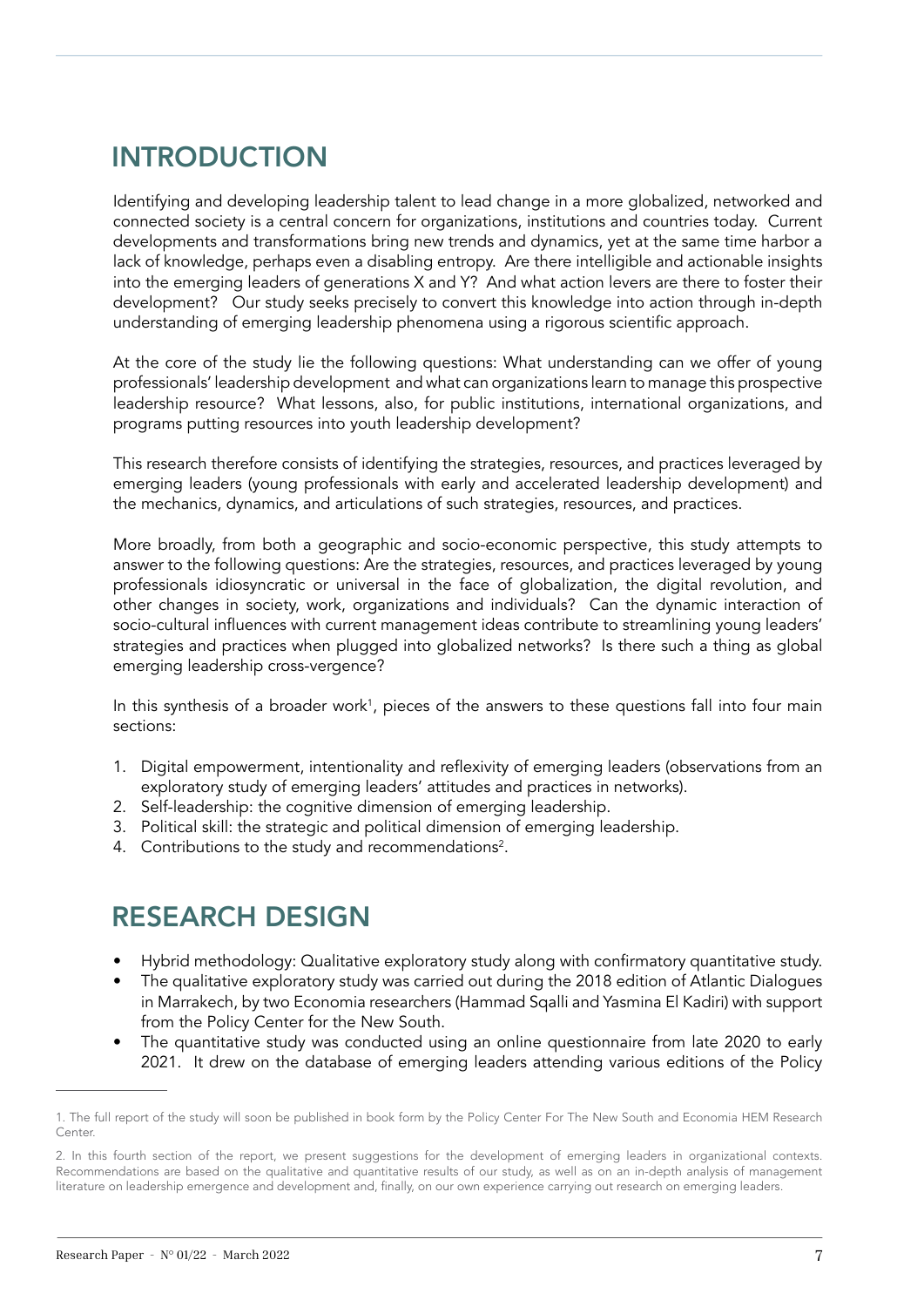Center for the New South's Atlantic Dialogues - Emerging Leaders (ADEL) program. It was conducted in close collaboration with ADEL Senior Program Manager Lilia Rizk.

- 135 responses were collected (40% response rate) from 43 countries, including 16 Northern countries and 27 Southern countries, broken-down as follows Europe (n=28), North America (n=20), Africa (n=60), South America (n=26), India (n=1).
- More than half the respondents were aged 29-34 and the average age was 32.
- 47% of respondents were women.
- 1/3 of respondents came from the private sector, 1/3 from international institutions and think tanks. 15% from the public sector and 15% from the non-profit sector.
- 36% of respondents were executives and/or senior managers (upper management), 21% middle management, 16.3% consultants.
- Quantitative data was analyzed on the SPSS software by Economia researchers Taoufik Benkaraache and Yasmina El Kadiri.

# SECTION 1 - BACKGROUND AND OBSERVATIONS FROM THE STUDY OF EMERGING LEADERS' COMMUNICATION (BEHAVIORS IN NETWORKS)

This first section first provides a synthetic analysis of current and future technological, socio-cultural, demographic, and organizational contexts that impact/favor the emergence of young influential professionals in local and global networks. It then provides a synthesis of empirical observations from qualitative data collected in an exploratory study conducted during the 2018 edition of Atlantic Dialogues in Marrakech, using ethnographic notes and interviews. These field observations were complemented and expanded with the study of communication by a sample of ADEL emerging leaders on digital social networks: Twitter, LinkedIn, Facebook and Instagram (public data only).

## I. Analysis of the current context and prospective analysis of new grounds conducive to the emergence of young leaders

### *1. Fertile ground for the emergence of younger leaders: Organizational, technological, socio-cultural, demographic and generational context*

The organizational, technological, demographic, socio-cultural and scientific contexts and how they relate to emerging leadership are discussed in detail in the full report and book, and presented here in abridged format in the diagram below (Fig 1):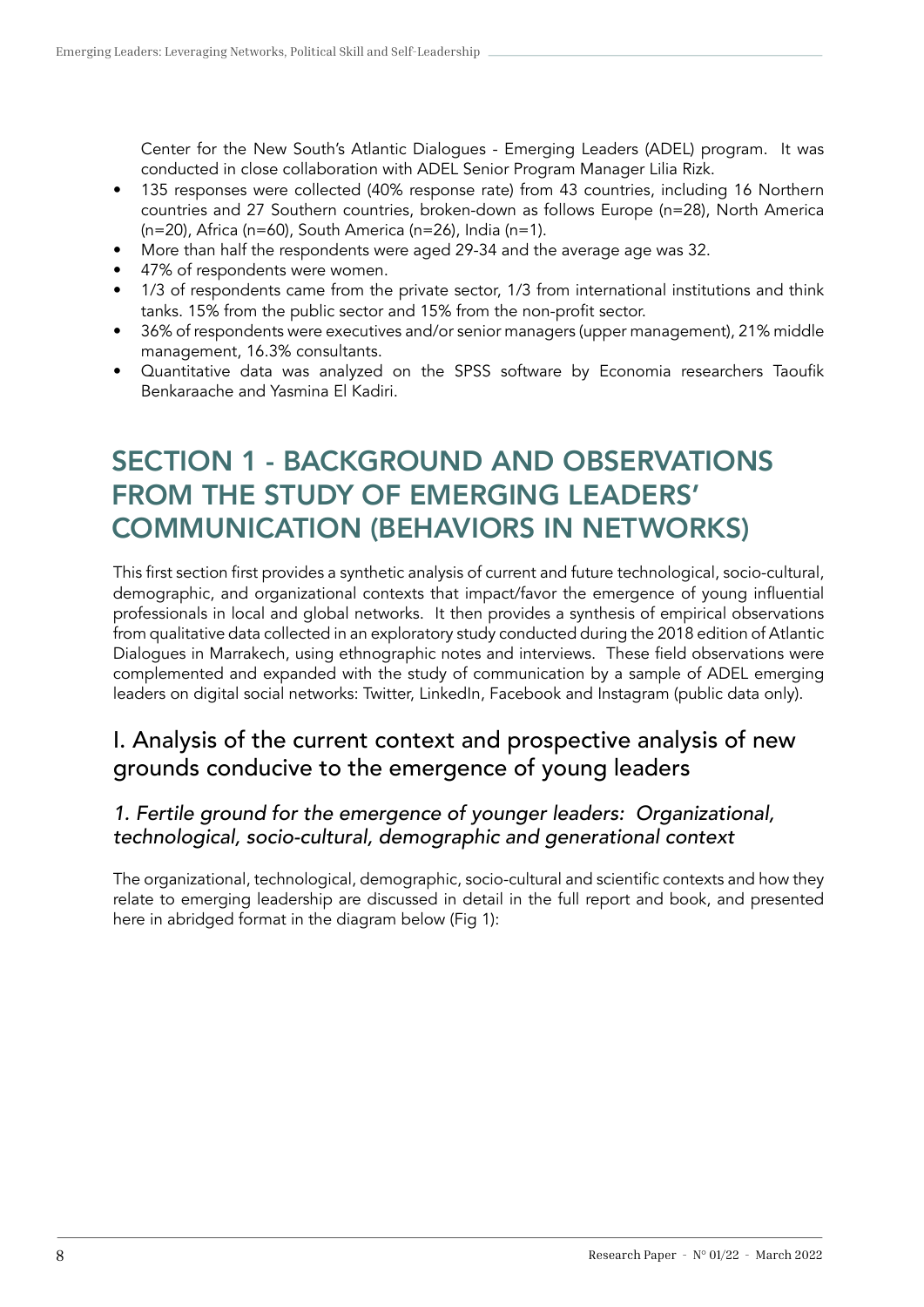### Figure 1:

### The influence of context on emerging leadership



### *2. From prevalence of transactional/transformational leadership to new forms of leadership, conducive to the emergence of younger leaders*

Traditional leadership models of the past 50 years are the product of bureaucratic, top-down organizational paradigms. Although highly effective in industrial economies, these models are inadequate or unsuitable for knowledge-based economies.

Starting in the 2000's, new leadership models emerged and developed, incorporating systemics, complexity and a greater emphasis on relational dynamics. Research that traditionally focused on formal leadership behavior (appointed or elected) shifted to so-called emergent approaches.

This renewed context for leadership models and styles, favoring emergent leaders, is described in detail in the full report and book, and presented here in abridged diagram format (see figure 2).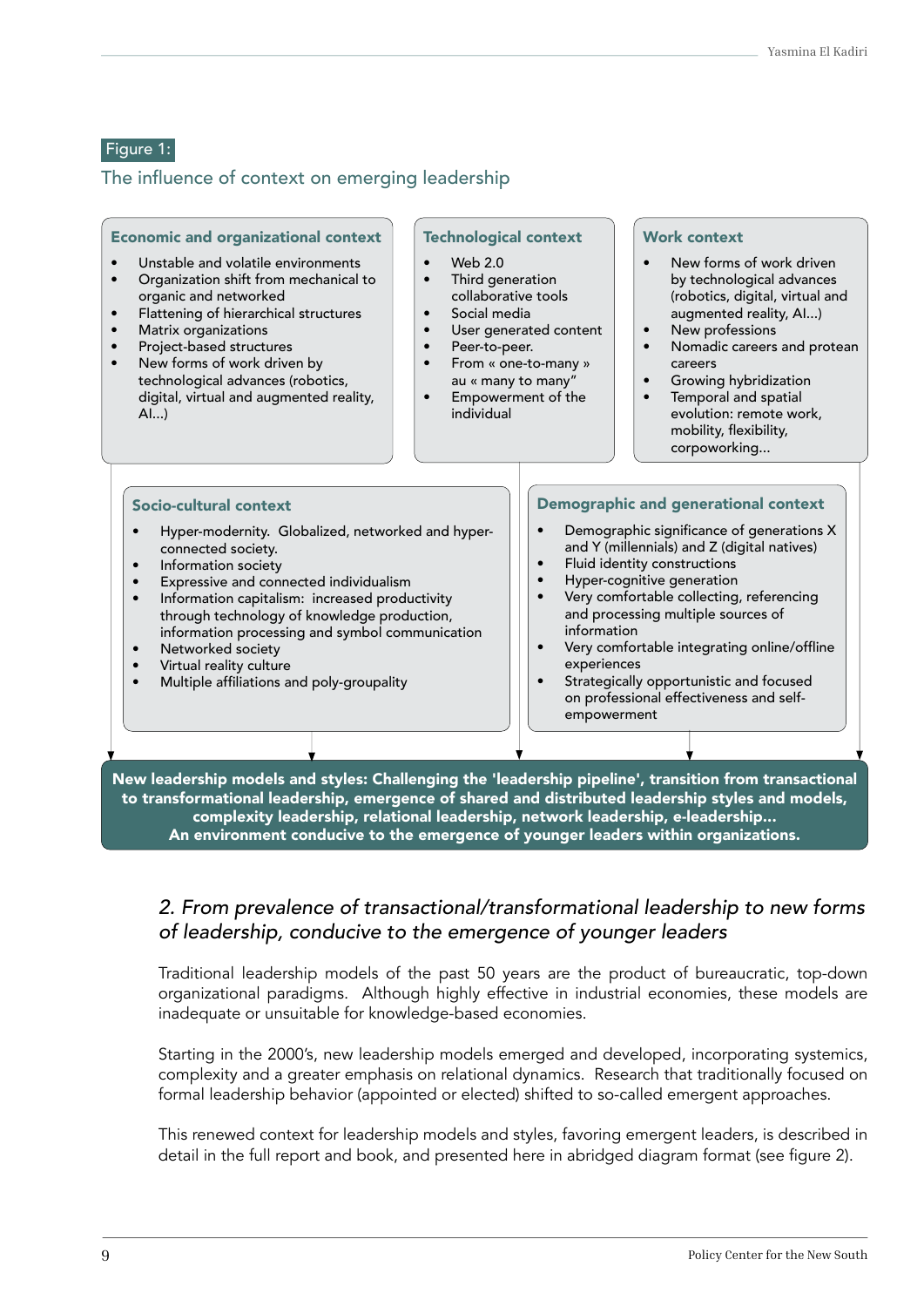### Figure 2:

### The rise of emerging leadership models that foster young leaders

### LEADERSHIP & EMERGINGS LEADERS

# **SHARED LEADERSHIP**<br>Informal internal

*Informal internal horizontal leadership*

Dynamic and innovative process whereby leadership roles and functions<br>are assumed, simultaneously or are assumed, simultaneously consecutively, by different team members, to support and promote collaborative results.

Contrary to formal, hierarchical and top-down vertical leadership, it boosts team performance in carrying out complex tasks or those requiring creativity and interactivity. It promotes information sharing and the pooling of a greater quantity of personal and organizational resources.

Following examples of spectacular success such as Google or HCL in India, attributed in large part to shared leadership among actors at all corporate levels, the digital revolution enables people to have their say, regardless of status, and new leaders are likely to emerge at all levels of the company, outside traditional channels.

Formally recognized leaders will increasingly need to be capable of sharing their leadership with these new leaders who can be instrumental to organizational success. (Besseyre des Horts 2017, p 79.)

#### E-LEADERSHIP

Process of social influence in proximal and distal contexts, enabled by AIT (Advanced Information Technology), producing shifts in attitudes, feelings, thinking, behavior and performance. Strategic and intentional in their choice of tools, e-leaders are also excellent communicators.

#### DISTRIBUTED LEADERSHIP

Formal and/or informal leadership shared among different stakeholders Interactive exchange of influence in networks.

Collective influence stems from the exchange of information and the flow of information within a system. Information is amplified and gains power when it is embedded in interactive and networked dynamics.

#### GLOBAL LEADERSHIP

Process of influencing individuals, groups, and organizations (inside and outside global organizations) from diverse cultural/ political/ institutional systems to contribute towards achieving the global organization's goals.

Global leaders are individuals who effect significant positive change in organizations by building communities through the development of trust and the arranging organizational structures and processes across multiple<br>boundary-spanning stakeholders. boundary-spanning multiple sources of external transboundary authority, and multiple cultures under conditions of temporal, geographical and cultural complexity.

#### BOUNDARY SPANNING **LEADERSHIP**

Buffering, reflecting, connecting, mobilizing, weaving, *transforming.*

Actions taken to establish a common understanding, define convergent goals and adopt convergent practices "to align resources with objectives and generate involvement of organizational agents across group boundaries." (Pesqueux, 2020).

### RELATIONAL LEADERSHIP

*At the forefront of emerging leadership thrusts.*

Social influence process by which emerging alignments and change (new approaches, values, attitudes, behaviors, ideologies) are constructed and elaborated.

Leadership is not limited to hierarchical roles and positions, it operates in relational dynamics throughout the organization.

#### ENSEMBLE LEADERSHIP **THEORY**

There are many hierarchies in organizations and groups (hence the notion of "heterarchy") and leadership is distributed within a group and in constant co-creation.

#### NETWORK LEADERSHIP

Some individual actors are informal leaders by virtue of their embedded and networked positions, which enable them to influence the flow of communication between other agents (betweenness centrality).

Or because they serve as communication hubs (information centrality), or because they maintain close relationships with a large number of agents, which allows for efficient information flows (closeness centrality).

#### LEADERSHIP OF COMPLEXITY

Analyzing the emergence or unanticipated occurrence of events within 'dissipative systems' including creative ideas, flexible structures or unplanned interaction due to disruptions in complex systems.

Source: author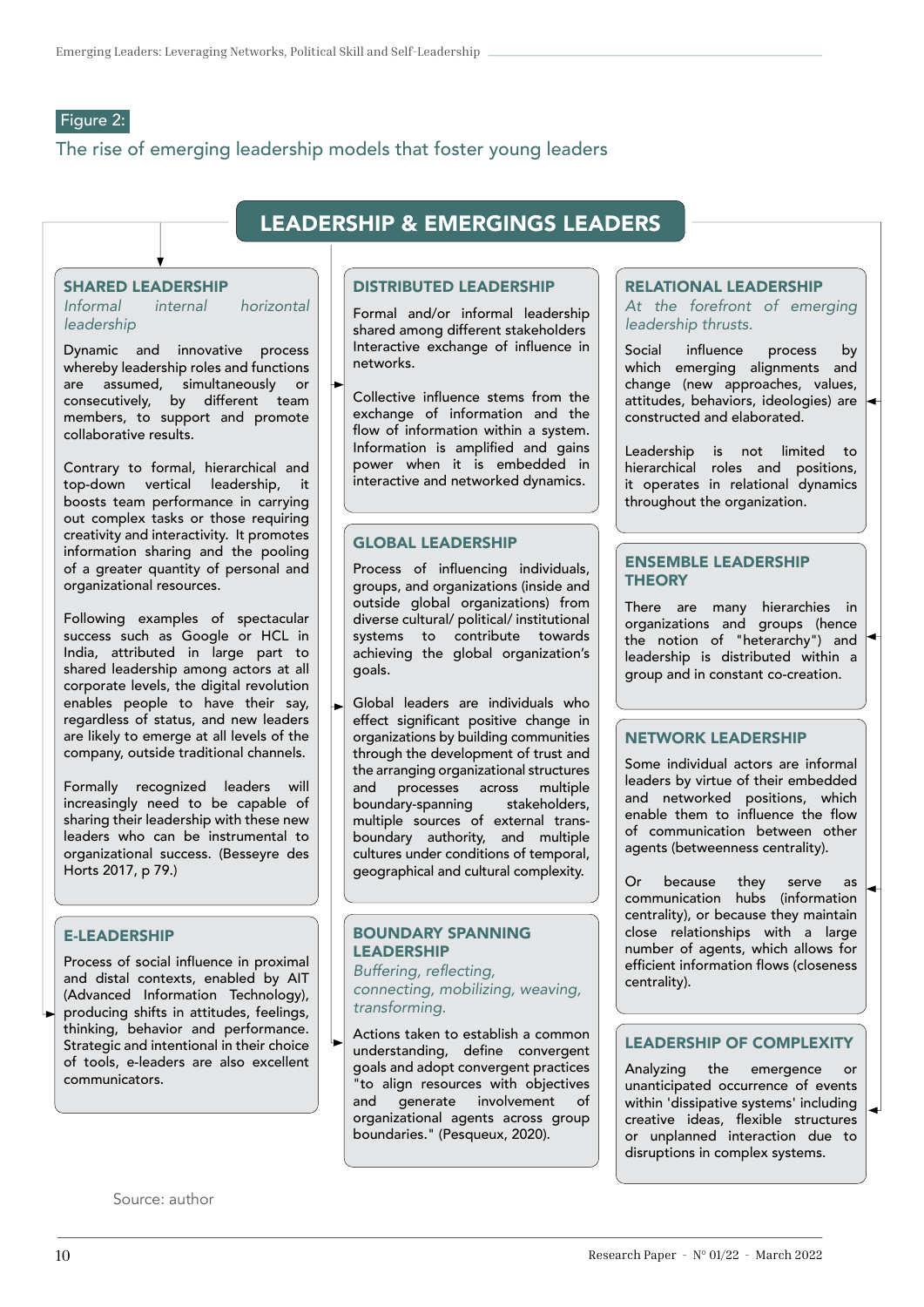## II. Exploratory study: strategies and practices of emerging leaders at networking events and on digital social networks

### 1. Intentionality, reflexivity and sensemaking

- a. The attitudes and behaviors of emerging leaders in networking and interview situations reflect self-confidence, charisma, and strong social and interpersonal skills.
- b. Their attitudes and actions reflect intellectual curiosity and a growth mindset, a need for accomplishment, strong intrinsic motivation and **motivation to lead**<sup>3</sup> and strong interest in emerging trends and innovation.
- c. They show a lot of self-control (self-regulation), **intentionality**<sup>4</sup> (directionality, aiming and sense-making) and **reflexivity**<sup>5</sup> (cognitive capacity and ability combining reflection in the sense of thinking and in the sense of reflection and allowing for a continuous process of questioning/ deconstruction by the individual of his or her actions and discourses)<sup>6</sup> allows for the production of sensemaking<sup>7</sup> processes (a capacity that has been demonstrated and is recognized as central for leaders). Reflexivity in emerging leaders (thought and action constantly interact with each other) is oriented towards personal growth, self-efficacy, performance and leadership development. It also informs self-presentation, impression management and reputation building strategies and tactics.

### *2. Digital empowermen and technological capital*

- d. Emerging leaders exhibit strong intentionality in the visibility strategies and "digital choices" they make. They are engaged in a digital empowerment process by means of generating "digital capital" based on **identity recognition, reputation**<sup>8</sup> and **influence**.
- e. Emerging leaders possess and constantly strive to build digital skills, to constitute a **technological capital**<sup>9</sup>, as part of one's human capital (knowledge, skills, competencies) and to serve relational strategies designed to build social capital (strategic offline networks as well as online networks on digital social networks or DSNs) This confirms research results suggesting that social capital<sup>10</sup> both in its bridging and bonding dimensions<sup>11</sup> is enhanced by DSNs (mainly Facebook, Twitter, Instagram and LinkedIn). These online relationships and contacts, along with DSN thematic groups membership and participation by emerging leaders unleash

<sup>3.</sup> MTL - Motivation to lead (Chan & Drasgow, 2001) is defined as individuals' willingness to engage in leadership training activities and assume leadership roles.

<sup>4.</sup> Ricoeur (1985), Husserl (1994; 2010), Heidegger (1990).

<sup>5.</sup> Merleau-Ponty (1945)

<sup>6.</sup> See Giddens (1991): reflexive modernization.

<sup>7.</sup> Karl Weick (1996).

<sup>8.</sup> Reputation is a key construct in the organizational sciences (Ferris, Blass, Douglas, Kolodinsky, & Treadway, 2003) and refers to "a perceptual identity reflective of the complex combination of salient personal characteristics and accomplishments, demonstrated behavior, and intended images presented over some period of time as observed directly and/or as reported from secondary sources" (p. 215).

<sup>9.</sup> Ollier-Malaterre (2017).

<sup>10.</sup> We retain the definition of social capital proposed by Thomas Sanders: "the social value embodied in all social networks, as well as the inclination within these networks to reciprocate (social norms and reciprocity)". It produces "specific benefits that arise from the trust, reciprocity, information and cooperation attached to social networks".

<sup>11.</sup> Putnam (2000): bridging and bonding.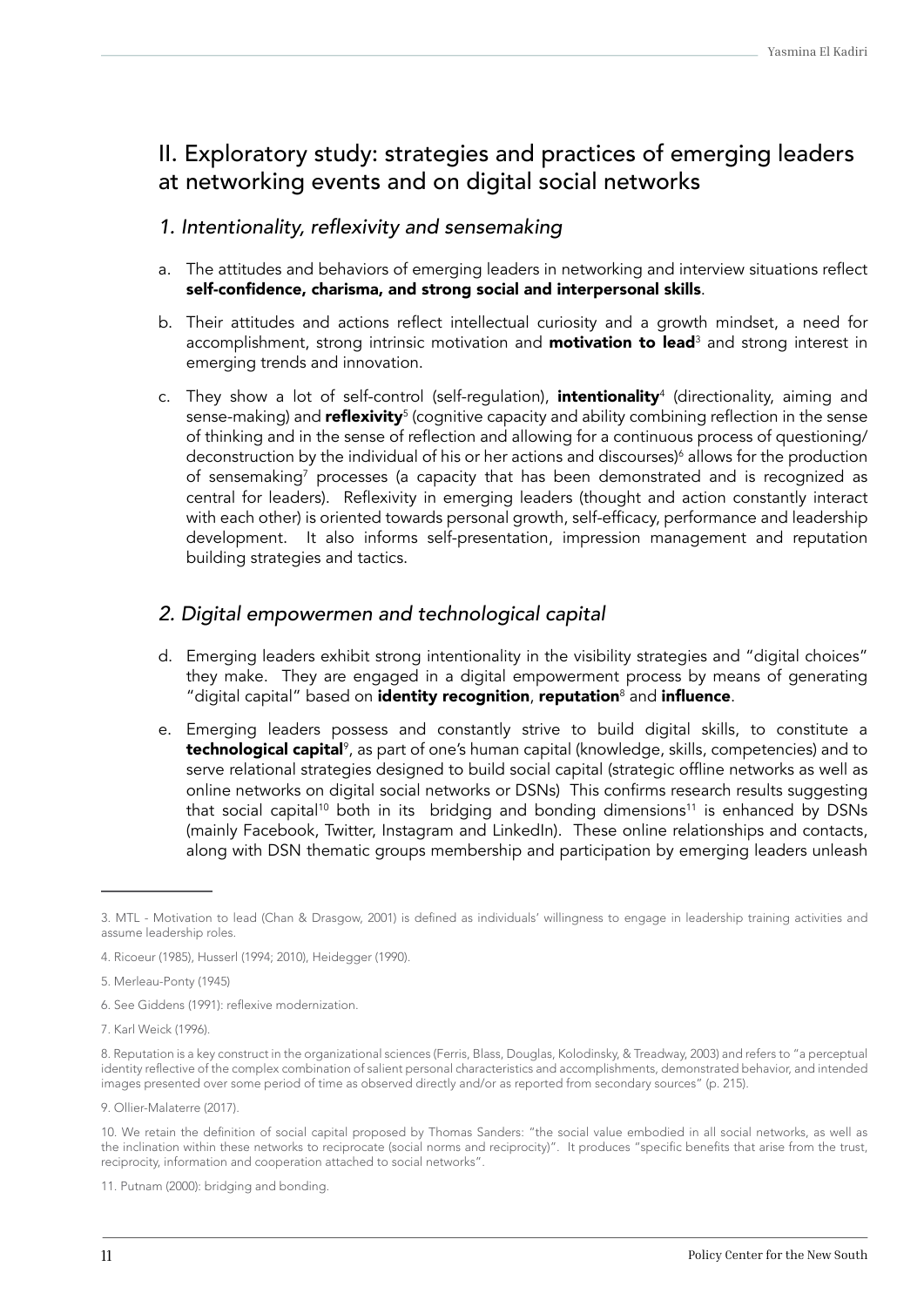intentionality and political skill in incorporating networks designated as 'association attribute networks' where the drive to network lies in the desire to establish and consolidate 'shared attributes<sup>'12</sup>, in this case those related to entrepreneurship, leadership and conveying 'leader' attributes as perceived by employers, the general public, the media...

We agree with scientific research on the specificity of social capital developed online, the speed of its constitution resulting from the speed of digital interactions, the compression of space and time variables and the increasing accessibility of relationships and contacts. We therefore suggest that using and leveraging resources (information, connections, etc.) from networks formed on DSNs partially accounts for the precocious and accelerated leadership development of young professionals who skillfully tap into affordances (characteristics of an object or environment that an individual can use to perform an action) unique to DSNs, notably, those enabling increased capacities for online observation of others as well as analysis and examination/ choice of affiliation and reference networks.

Indeed, emerging leaders make the most of the potential of these three digital networks' affordances:

- **Digital search affordances**: searchability (efficiently searching all kinds of content), retrievability (scanning large networks to capture specific information), a-synchronicity (overcoming temporal boundaries and extracting content from relationships), persistence (consulting archived information), reviewability (assessing regularity and consistency of publications over time).<sup>13</sup>
- **Digital relations functionality affordances:** social interactivity, scalability (ability to send and receive information on a large scale), interoperability (ability to easily share content across multiple distinct platforms).14
- Network transparency affordances: visibility (the ability to make all network connections publicly visible), association (the ability to know that a connection/relationship exists), transversability (the ability to navigate through one's own and others').<sup>15</sup>

Among these three main functionalities<sup>16</sup>, we noted that emerging leaders, in terms of bridging social capital and mechanisms for expanding online networks, give priority to homophily and social judgment assessments, which indicates strong social acumen.

Emerging leaders also use ''Digital Competence'' and ''Technological Capital'' for the elaborate management of relational capital and personal branding, once again with strong intentionality and reflexivity, and indeed political skill, as seen in emerging leaders' online relational competence and impression management tactics<sup>17</sup>: a conscious or unconscious process by which individuals attempt to influence others' perceptions of themselves by regulating and controlling the content of social interactions. Political skill in its online self-presentation dimension is enhanced by DSN 'digital profile' functionalities, and particularly the five 'affordances' of shareability, editability, viewability (ability to access restricted profile content), replicability (ability to easily duplicate and modify profile content so as to make it original) and signaling (ability to convey intentional or unintentional

<sup>12.</sup> Fombrun (1982).

<sup>13.</sup> See in this order: Boyd (2010), Baym (2010), Baym (2010), Boyd (2010), Faraj et al. (2011).

<sup>14.</sup> See in this order Baym (2010), Boyd (2010), Kayne et al. (2014).

<sup>15.</sup> See in this order Leonardi (2014), Treem and Lenonardi (2012), Boyd and Ellison (2007).

<sup>16.</sup> From a typology developed by Kane et al. (2014).

<sup>17.</sup> Impression management (IM) in the sense of Erving Goffman (1959, 1967) consists of a set of tactics aimed at influencing the impression an individual makes on an audience. IM was first conceptualized in 1959 by Sociologist Erving Goffman in the book 'The Presentation of Self in Everyday Life'.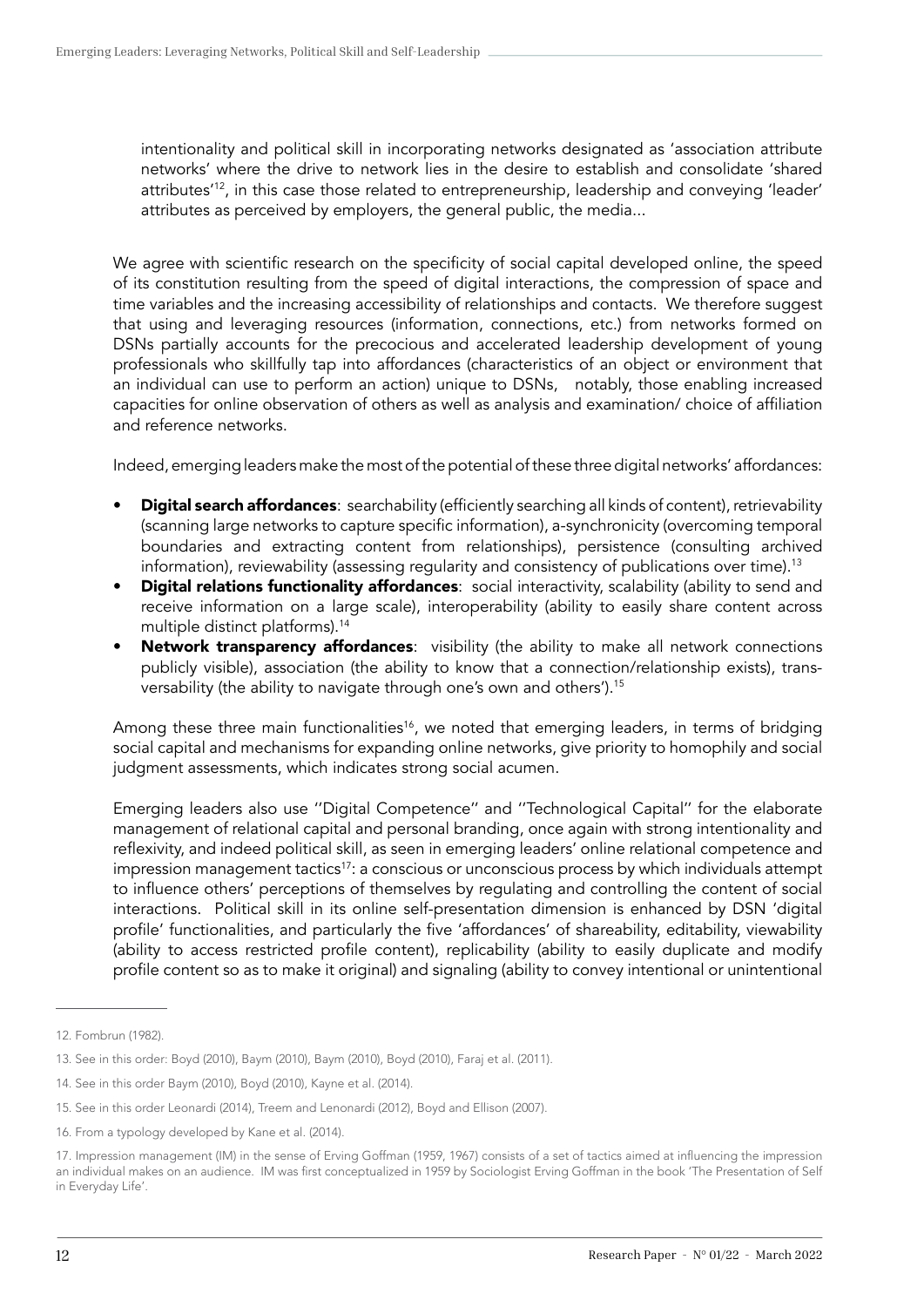messages through user profiles)<sup>18</sup>. We have noted that in the category of affordances, emerging leaders favor 'self-presentation curating' in expanding online networks.

#### Qualitative Exploratory Study Conclusion

Emerging leaders engage in innovative practices of cooperation and exchange that suggest social and political empowerment and emancipation, along with self-creation of social and digital capital based on recognition<sup>19</sup>, reputation<sup>20</sup> and the development of influence. Emerging leaders' activity and contributions on the internet and digital social networks illustrate the strength of 'soft ties'21 (soft ties are said to be 'strong' insofar as, if diversified, they allow for penetration of social networks other than those built by strong ties). This weak-strength cooperation mechanism is sometimes referred to as the "cooperative individualism"22.

Note: Analysis of our empirical observations from data collected during the exploratory study drew on three sources: recent findings from scientific research on social capital, networks and networking; findings from Computer-Mediated-Communication (CMC) research on social capital and digital social networks (DSNs); and interviews with emerging leaders focused on their networking activities at social events and on DSNs.

Introducing sections 2 and 3, this diagram summarizes (Figure 2) the resources emerging leaders use to develop leadership skills and competencies. This finding is derived from the exploratory study and confirmed in the confirmatory study. We discuss the definitions and mechanisms summarized in this diagram in sections 2 and 3.

<sup>18.</sup> See in this order Papacharissi (2010), Treem and Leonardi (2012), Mansour et al (2013), Boyd (2010), Donath, 2007).

<sup>19.</sup> Cardon (2008): "The making of identity therefore appears as a dynamic, public and relational process that combines expression with recognition. Now, this process closely matches the potentialities of digital technology whose plasticity and interactivity favor production and recording of self-sign transformations that participants exchange on relational platforms."

<sup>20.</sup> Chauvin (2013): shared, tentative, and localized social representation associated with a name and derived from more or less powerful and formalized social evaluations. For Ferris, Blass, Douglas, Kolodinsky, & Treadway (2003): "a perceptual identity reflective of the complex combination of salient personal characteristics and accomplishments, demonstrated behavior, and intended images presented over some period of time as observed directly and/or as reported from secondary sources" (p. 215).

<sup>21.</sup> Granovetter (1973).

<sup>22.</sup> Flichy (2004) and Aguiton & Cardon (2007).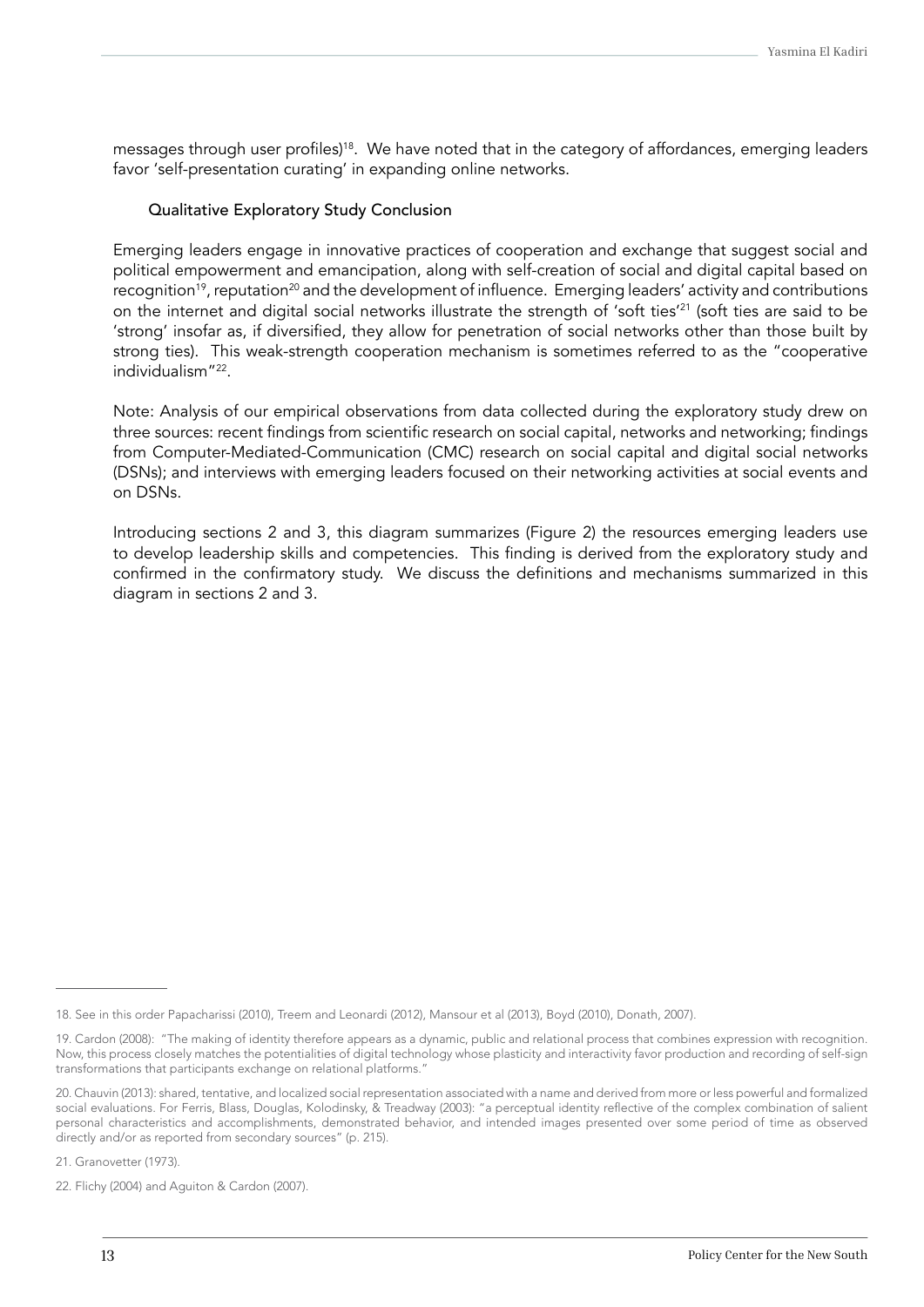

### Modeling two components of emergent leadership



Source: By the author using data from the study and work on self-leadership (Manz, Neck & Houghton) and political skill (Ferris et al. 2005; 2007).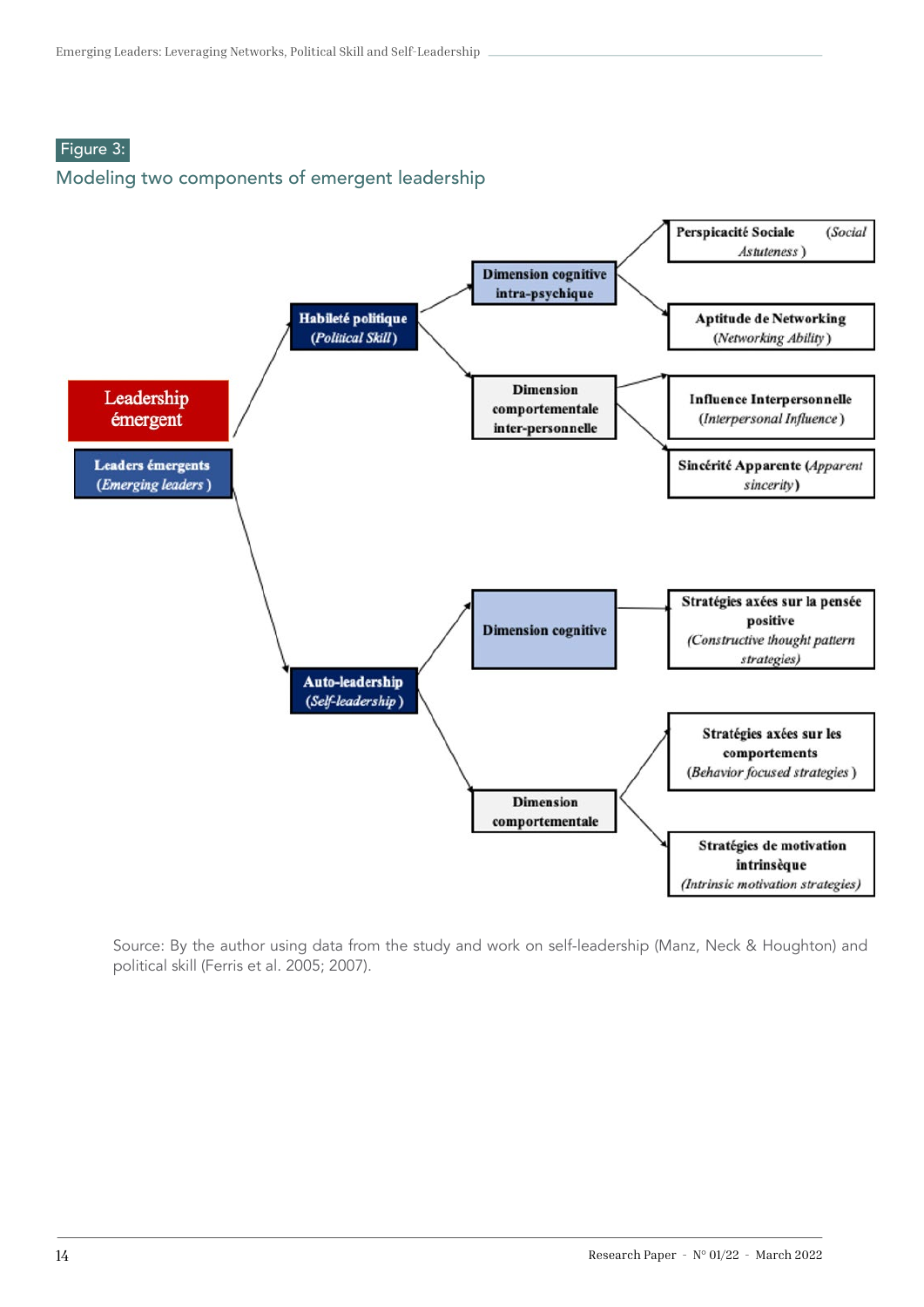# SECTION 2: SELF-LEADERSHIP, THE COGNITIVE DIMENSION OF EMERGING LEADERSHIP

I. Emerging leaders' characteristics: high scores on self-leadership, intrinsic motivation and self-efficacy to support strong intentionality and reflexivity in strategies and practices of emerging leaders.

### 1. Main findings of quantitative study

Emerging leaders strongly use cognitive strategies and practices of self-leadership, a self-influence process by which individuals attain self-motivation and self-direction required for performance. In fact, study results indicate that ADEL emerging leaders score high on all three dimensions of the self-leadership  $construct<sup>23</sup>$ :

- Constructive thought pattern strategies: re-evaluation of beliefs, visualization of successful actions, constructive self-talk.
- Natural reward strategies: focusing thought on gratifying aspects of tasks and activities themselves.
- **Behavior-focused strategies**: self-observation, self-qoal setting, self-cueing, self-reward, selfcorrecting feedback.



### Self-leadership/ ASLQ Total scores of emerging leaders.

<sup>23.</sup> Scores as measured by the ASLQ - Abbreviated Self-leadership Questionnaire (Houghton & Neck, 2012).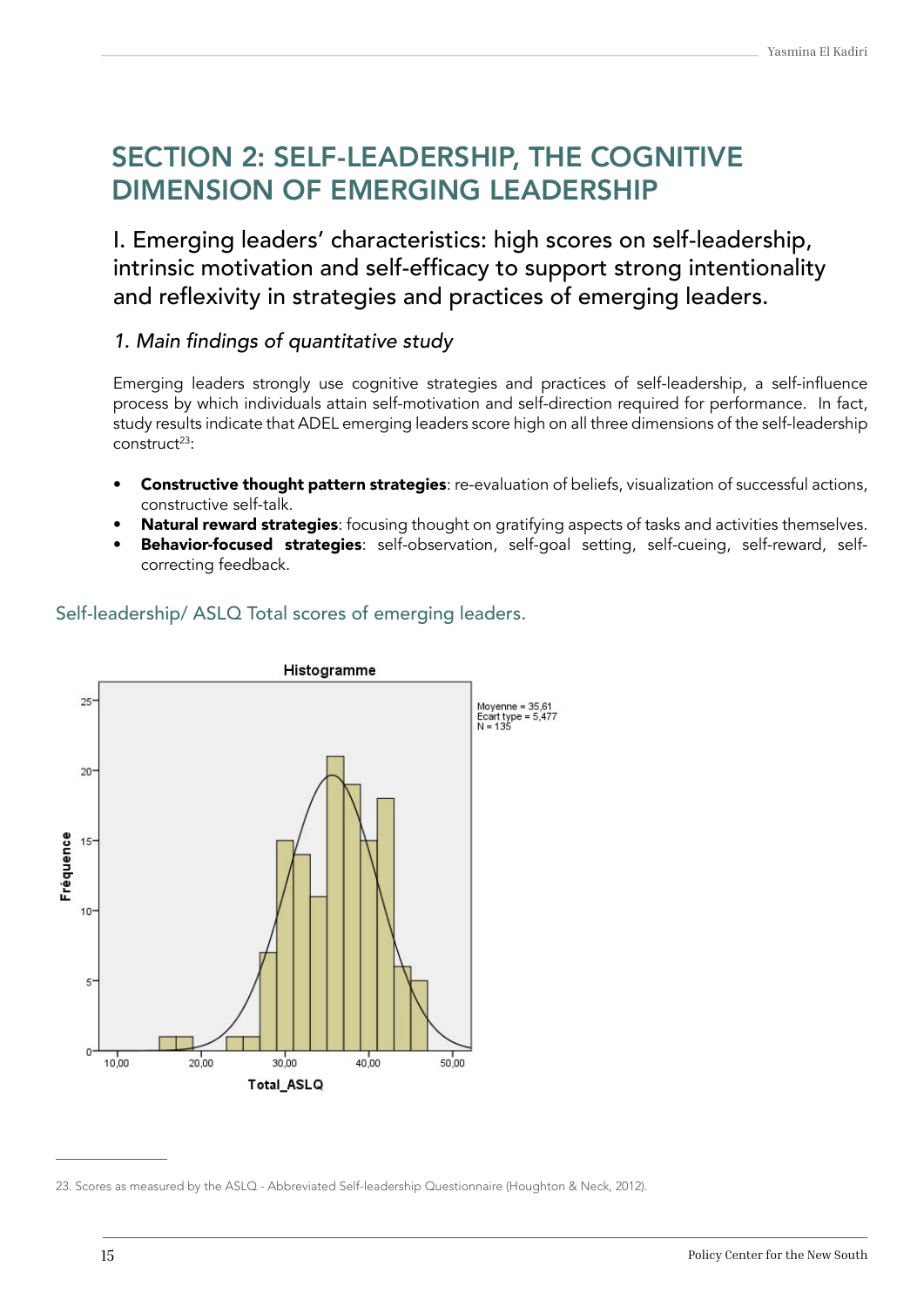Emerging leaders score high on ASLQ's Behavioral Awareness & Volition factor, which includes items pertaining to behavioral strategy elements of the self-leadership construct including self-observation and self-goal setting. Emerging leaders apply self-observation practices to identify context for certain behaviors and understand why those behaviors occur. This "augmented" self-awareness provides insight into behaviors that should be reinforced, eliminated or modified. Self-awareness, reflexivity and intentionality are prerequisites to self-observation, have emerged in our exploratory study and are confirmed here. They imply specific and intentional inward-looking actions by young leaders to selectively process the information leading to greater self-awareness. This heightened behavioral awareness among emerging leaders, by means of self-analysis and self-diagnosis, feeds into other self-leadership practices, most notably goal-setting. As part of volitional strategies, the self-setting of goals routinely performed by emerging leaders goes beyond simple goal-setting processes to encompass intention shaping for goal implementation. The latter specifies when, where, and how goal achievement is to be initiated and accomplished. Furthermore, and as noted in our literature review, self-leadership, by means of these behavioral awareness practices and mechanisms, enables young professionals to become aware of their own leadership skills (Jooste & Cairns, 2014). Its self-empowering and self-capacitating reflexive effects foster the autonomous development of young professionals as leaders, not dependent on supervisory feedback or trainings that may be offered by organizations (feedback and training that may never occur or may occur poorly in many organizations, especially those in the Global South marred as they are by bureaucratic cultures and traditionally weak HRM).

### *1.1. Insights and analysis: the why of emerging leaders' self-leadership*

### 1.1.1 What is self-leadership?

Defined as a process of self-influence through which individuals bring together the self-motivation and self-direction required for performance<sup>24</sup>, self-leadership consists of a set of cognitive and behavioral strategies designed to positively influence individual effectiveness. These self-leadership strategies are typically structured into three primary categories: behavior-focused strategies, natural reward strategies, and constructive thought patterns (Neck et al. 2019; Neck and Houghton 2006).

<sup>24.</sup> Neck et al. (2019), Neck amd Houghton (2006).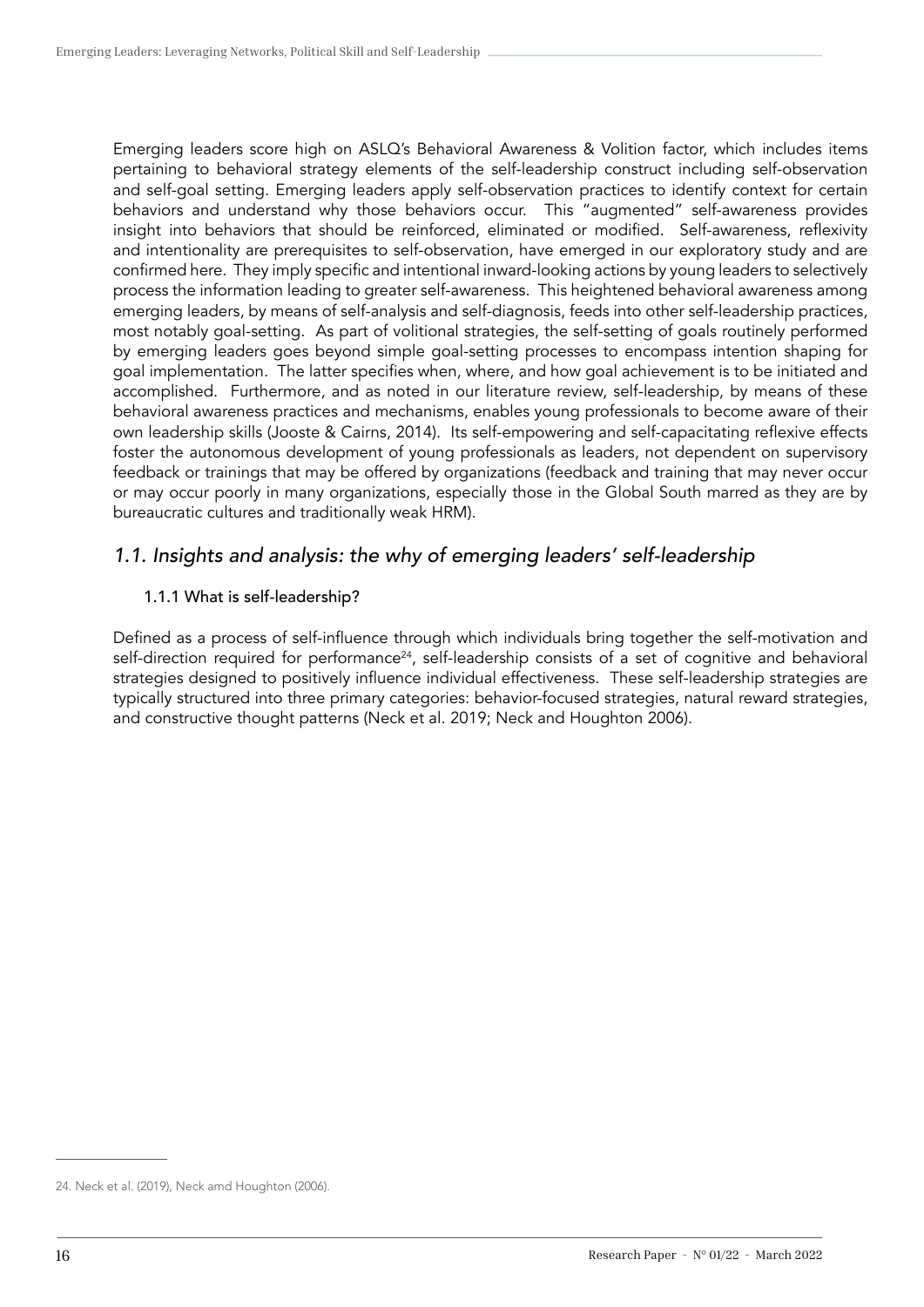### The three dimensions of the self-leadership construct



Source: by the author from Manz & Neck (2004); Manz & Sims (2001)

### 1.1.2 ''Self-leadership': A dynamic, multidimensional construct

First theorized in the late 1980s by University of Massachusetts leadership researcher Charles C. Manz<sup>25</sup>, the concept of self-leadership is dynamic and multidimensional from inception. Indeed, Manz in his seminal article defines self-leadership as a process of self-influence and a set of strategies to address what needs to be done (standards and goals), why it needs to be done (strategic analysis), and how it needs to be done, anchoring self-leadership in a broader theoretical framework. This framework consists of an approach according to which actions are ultimately more controlled by internal forces than by external ones (Manz, 1986); the construct thus incorporates intrinsic motivation and emphasizes cognitive processes.

Self-leadership is also rooted in:

Carver & Scheier's (1982) control theory and self-control theory<sup>26</sup> identifying mechanisms like selfobservation enabling individuals to pinpoint the context of occurrence of specific behaviors and

<sup>25.</sup> Charles C. Manz is the Nirenberg Professor of Leadership at the University of Massachusetts, Amherst. He has served as a consultant, researcher, and director of management training programs for multinational corporations such as General Motors, Motorola, American Express, Prudential, Procter & Gamble, institutions such as the American Medical Hospital Association, and the U.S. government. His seminal article Self-leadership: Toward an expanded theory of self-influence processes in organizations was published in 1986 in The Academy Of Management Journal and he is the author of over 10 books including Superleadership: Leading others to lead themselves (1989) and The new silver bullets of leadership: The importance of self-and shared leadership in knowledge work (2005).

<sup>26.</sup> Thoresen and Mahoney (1974 ); Gottfredson et Hirschi (1990).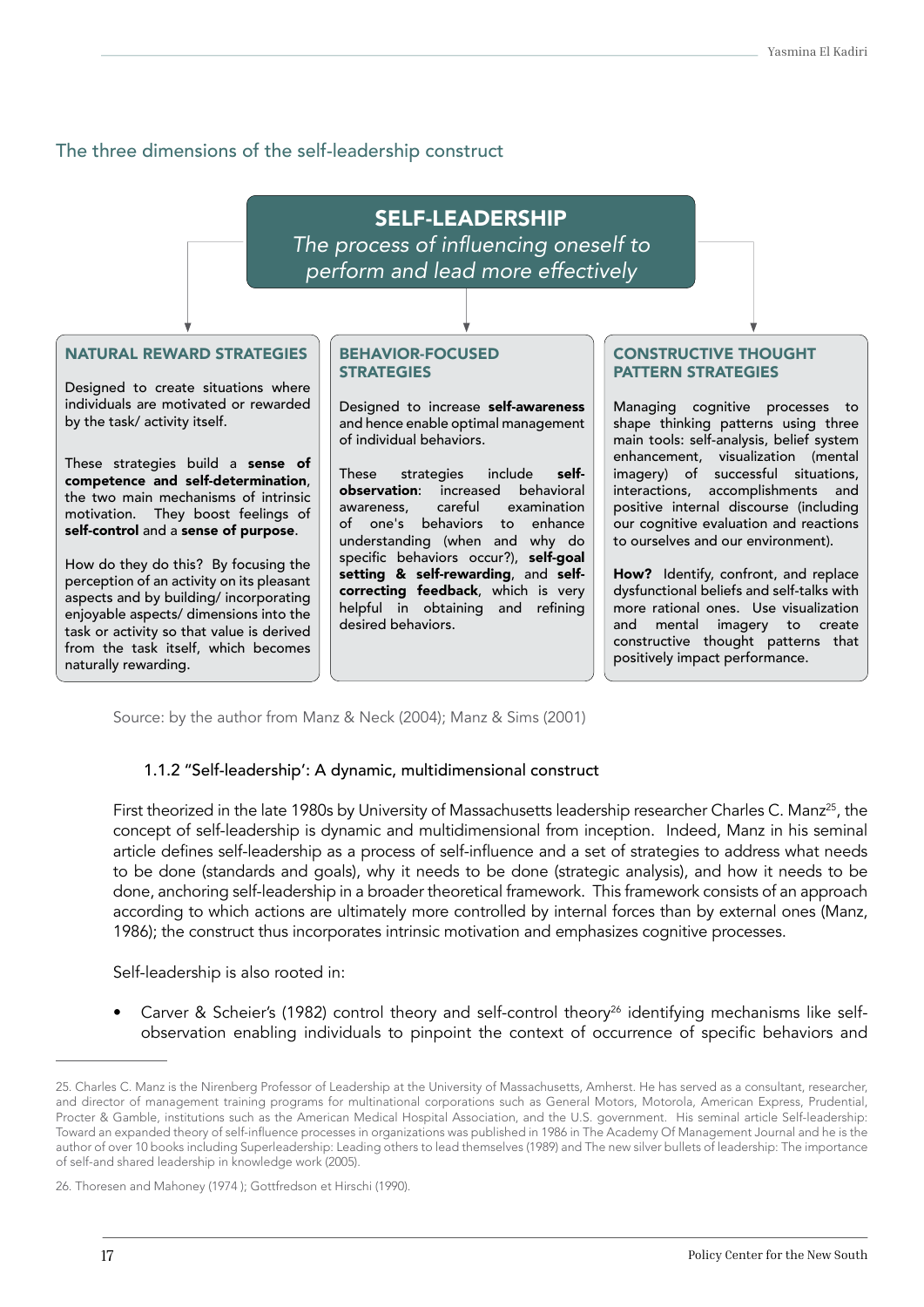reasons for their occurrence. This "augmented" self-awareness provides information as to which behaviors need to be reinforced, eliminated or modified (Mahoney & Arnkoff, 1979). These theories also inform the mechanism by which self-awareness guides other self-leadership behaviors such as self-directed goal setting (Manz, 1986; Manz & Sims, 1980; Neck & Manz, 2010).

- Deci and Ryan's (2000) theory of self-determination and the concept of "intrinsic motivation"
- Alberto Bandura's social cognitive theory (SCT) contributed to conceptualizing the Personal Efficacy Sense (Bandura, 1986, 1997) or self-efficacy. Self-efficacy refers to "the judgments that people make about their ability to organize and carry out sets of actions required to achieve expected types of performance" (Bandura, 1986), but also to beliefs about their ability to muster the motivation, cognitive resources, and behaviors necessary to exercise control over situations and events. These beliefs are the central and most general mechanism of self-management (personal agency).
- David McClelland's theory of achievement and specifically the concept of "Need for achievement".
- Self-regulation theory (SRT) and specifically the theory of Self-influence<sup>27</sup>. Self-influence strategies include:
	- self-observation
	- self-management of cues
	- self-goal setting
	- self-reward/criticism
	- behavioral rehearsal.

### 1.1.3 Self-leadership outcomes

Self-leadership strategies have been examined across a variety of fields, including organizational change, entrepreneurship, performance assessment, job satisfaction, creativity and innovation, diversity management, team performance, organizational succession planning, and ethics<sup>28</sup>. Conceptualized as a cognitive resource for entrepreneurs and intrapreneurs<sup>29</sup>, self-leadership has also been analyzed in organizational leadership as enabling individuals to gain awareness of their own leadership skills<sup>30</sup>.

Empirical evidence from four decades of research on self-leadership has shown that at the individual level, high levels of self-leadership correlate with better emotional responses and increased work performance<sup>31</sup>. Indeed, the use of self-leadership strategies facilitates the perception of control and empowerment, which in turn has a positive effect on performance.

<sup>27.</sup> Developed in organizational science literature by Andrasik & Heimberg (1982); Cohen, Chang, & Ledford (1997); Luthans & Davis (1979); Manz (1986); Manz & Sims (1980).

<sup>28.</sup> As noted in the review by Houghton, Dawley, and DiLiello (2012, p. 220).

<sup>29.</sup> Neck et al. (2013).

<sup>30.</sup> Jooste and Cairns (2014): 'self-leadership assists individuals to have knowledge and awareness of their own leadership skills'.

<sup>31.</sup> Manz, Courtright and Stewart (2011); Goldsby et al., (2021).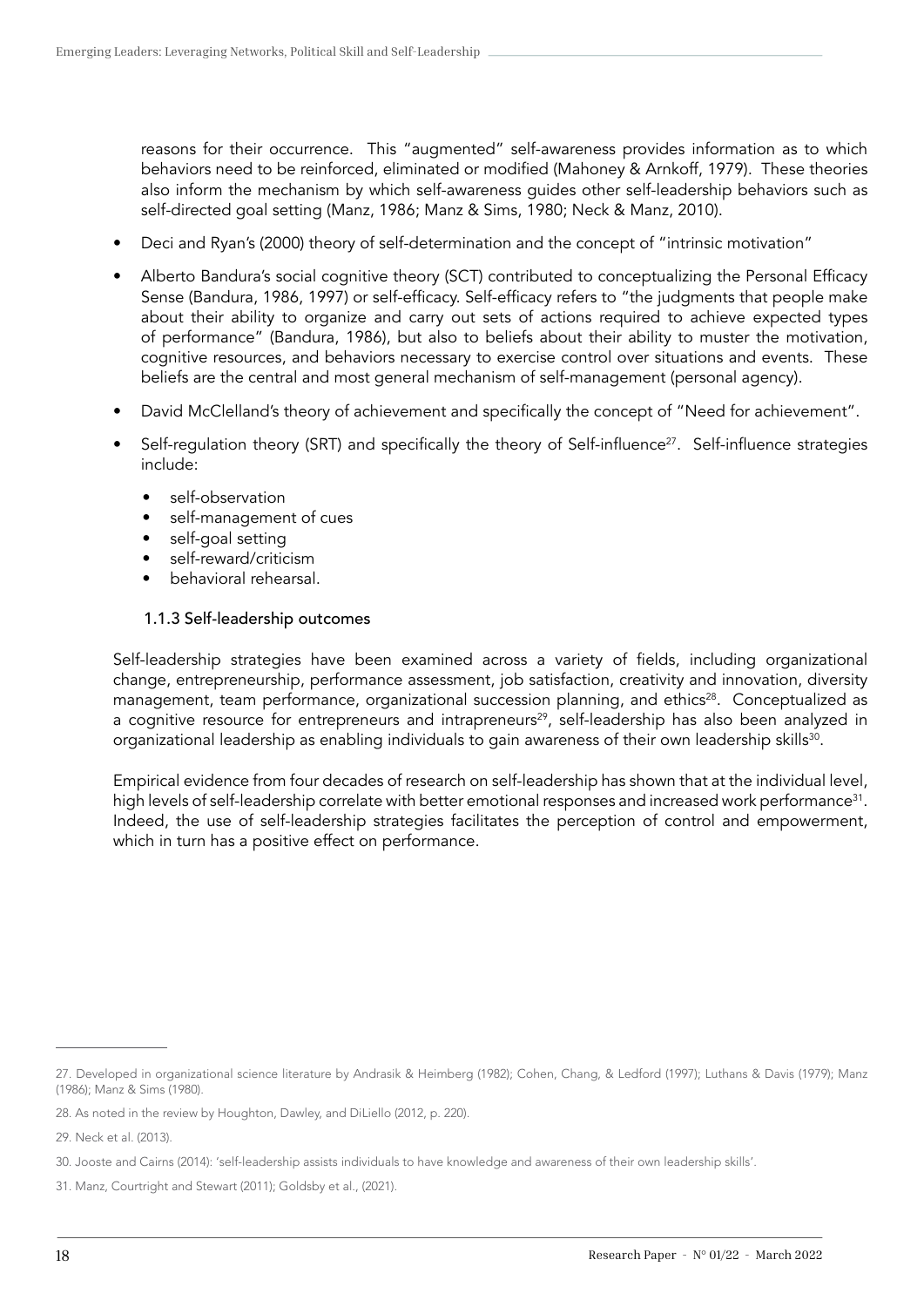### Table 1:

### Main self-leadership outcomes as identified in management literature and leadership studies

| <b>SELF-LEADERSHIP OUTCOMES</b>                                                              | <b>AUTHORS &amp; DATES</b>                                                                                                  |
|----------------------------------------------------------------------------------------------|-----------------------------------------------------------------------------------------------------------------------------|
| Predictor of academic achievement and success in<br>higher education                         | Napiersky & Woods (2018)                                                                                                    |
| Greater career success                                                                       | Murphy & Ensher (2001) ; Raabe, Frese & Beehr<br>(2007)                                                                     |
| Better emotional responses.                                                                  | Manz et al., (2010)                                                                                                         |
| Better performance and contribution to the<br>organization, positive impact on self-efficacy | Sahin (2015)                                                                                                                |
| Improved job performance                                                                     | Stewart, Courtright, & Manz (2011) Manz et al (2010)                                                                        |
| Increased productivity                                                                       | Frayne & Geringer (2000); Frayne & Latham (1987);<br>Godat & Brigham (1999); Latham & Frayne, (1989);<br>Neck & Manz (1996) |
| Development of entrepreneurial spirit and<br>entrepreneurial success                         | D'Intino et al. (2007) ; Goldsby et al. (2006); Neck et<br>al. 1999)                                                        |
| Awareness of one's leadership abilities                                                      | Jooste & Cairns (2014)                                                                                                      |
| Greater self-efficacy                                                                        | Latham & Frayne (1989) Prussia et al. (1998)                                                                                |
| Better alignment and self-confidence, hence better<br>odds of success                        | Stajkovic & Luthans (1998)                                                                                                  |
| Increased job satisfaction                                                                   | Neck & Manz (1996), Uhl-Bien & Graen (1998)                                                                                 |
| Lower absenteeism                                                                            | Frayne & Latham (1987) ; Latham & Frayne, (1989)                                                                            |
| Decreased stress and anxiety                                                                 | Saks & Ashforth (1996)                                                                                                      |
| Energy and physical vitality                                                                 | Muller, Georgianna & Roux (2010)                                                                                            |

Source: Author

### *2. Similar self-leadership strategies for female and male emerging leaders*

No statistically relevant difference between average total self-leadership scores for female and male emerging leaders.

# II. HIGHER SELF-LEADERSHIP SCORES AMONG EMERGING LEADERS FROM THE GLOBAL SOUTH

Quantitative empirical study findings and global self-leadership score measurement using ASLQ32 indicate that emerging leaders from Southern countries (Africa and Latin America) show significantly higher selfleadership scores than leaders from Northern developed countries (Europe and North America).

At 95% confidence level, an ANOVA analysis indicates that deviations in mean self-leadership total scores between emerging leaders from Northern countries and those from Southern countries are statistically significantly different.

<sup>32.</sup> Abbreviated Self-Leadership Questionnaire (Houghton et al., 2012)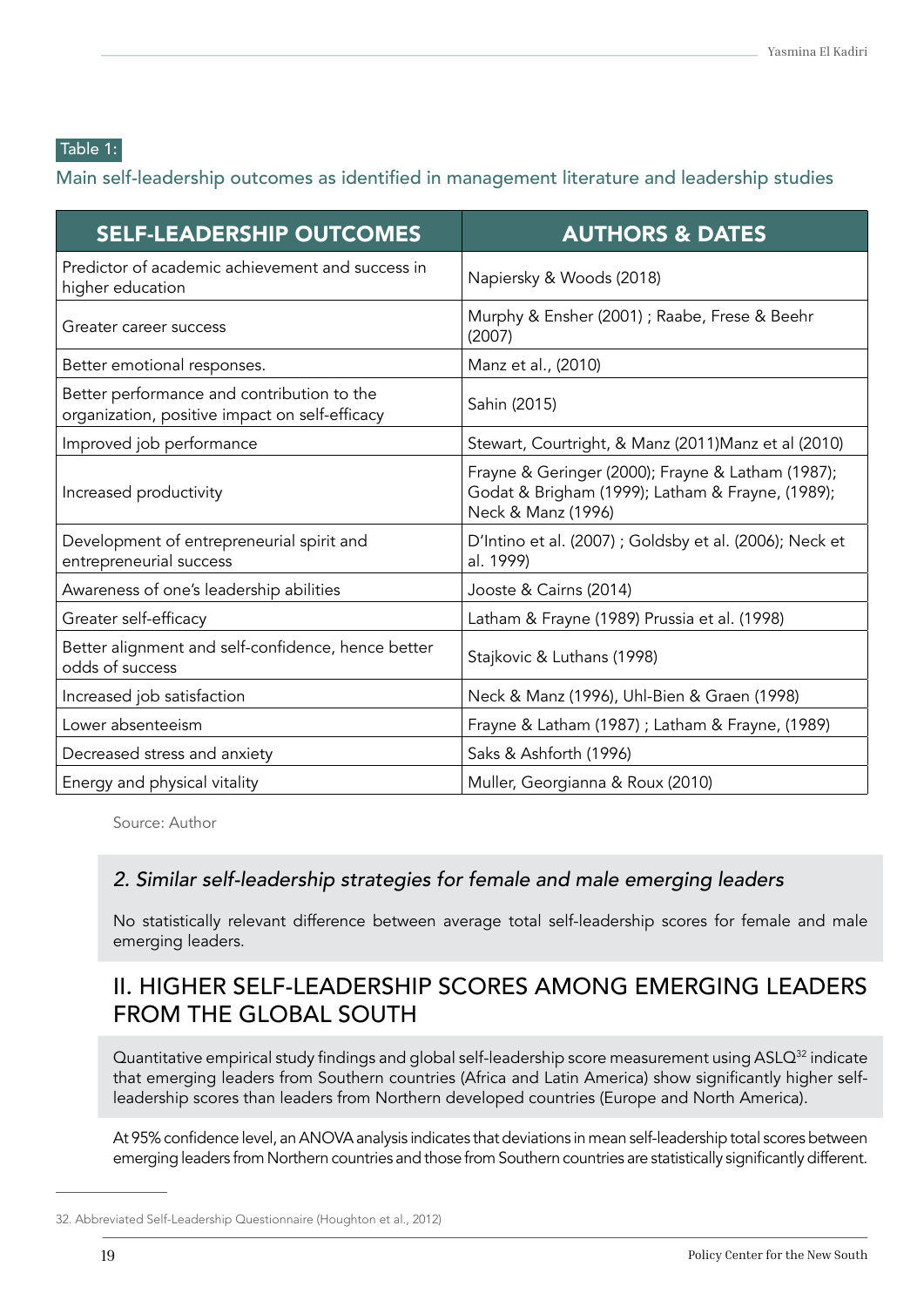This finding is reflected in both the Task Motivation (self-reward, positive visualization and mental imagery...) and Constructive Cognition (positive 'self-talk', reflexivity and re-evaluation of beliefs...) dimensions of the self-leadership construct.

Behavioral Awareness & Volition (self-observation, self-setting of goals, etc.) is the only dimension that does not show any significant statistical difference between emerging leaders from North and South.

This result may stem from the failure and low quality of educational systems in developing countries of the South, requiring ambitious individuals to take charge of their own intellectual and personal development and therefore resort to self-leadership strategies and practices. Conversely to political skill, self-leadership of emerging leaders shows variations according to geographical and cultural background.

By incorporating cultural considerations, the study of ADEL's emerging leaders provides significant contributions to research gaps highlighted by Stewart et al (2011): "Self-leadership in relation to national cultures has received virtually no attention from researchers"<sup>33</sup>. In fact, they note a majority of studies on self-leadership have been conducted in the highly individualistic culture of the United States. As a result, they argued that "additional research is needed to determine the extent to which results already obtained (within an individualistic culture) are generalizable to collectivist cultures<sup>34</sup>. Others<sup>35</sup> also noted US dominance as a field of study for self-leadership and the inadequacy and relevance gap of research on self-leadership across different cultures.

# SECTION 3: POLITICAL SKILL, THE RELATIONAL DIMENSION OF EMERGING LEADERSHIP

I. Social capital of emerging leaders: Political and network strategies and behavioral practices

a. Our primary quantitative finding is that emerging leaders have high political skill *scores36* on all four dimensions of this construct: networking ability, interpersonal influence, social astuteness, and apparent sincerity.

### Emerging leaders' high levels of political skill, regardless of geography or industry, explains early and accelerated leadership development.

High political skill scores (a broad composite of social skills incorporating cognitive, affective, and behavioral dimensions<sup>37</sup>) of emerging leaders reflect exceptional abilities, style, and social effectiveness in successfully implementing influence mechanisms to gain power<sup>38</sup> and make an impact. They support the importance of Henry Mintzberg's concept of 'political skill': "the ability to use the bases of power effectively - to convince those to whom one has access, to use one's resources, information, and technical

<sup>33. «</sup> Self-leadership has received almost no attention in relation to national culture » (Stewart et al., 2011, p. 206).

<sup>34.</sup> Stewart et al., (2011):"additional work is needed to determine the extent to which findings generalize to more collectivist cultures" (p. 211).

<sup>35.</sup> Alves et al., (2006), Neck & Houghton (2006), Stewart, Courtright & Manz (2011).

<sup>36.</sup> This study measured the political skill score of emerging leaders in the Policy Center for the New South's ADEL program using the Political Skill Inventory (PSI) (Ferris, Treadway et al., 2005).

<sup>37.</sup> Ferris et al., (2007, p. 299).

<sup>38.</sup> In accordance with Pfeffer's (1981) original definition of political skill: 'the style and social effectiveness of successfully implementing mechanisms of influence to gain power'.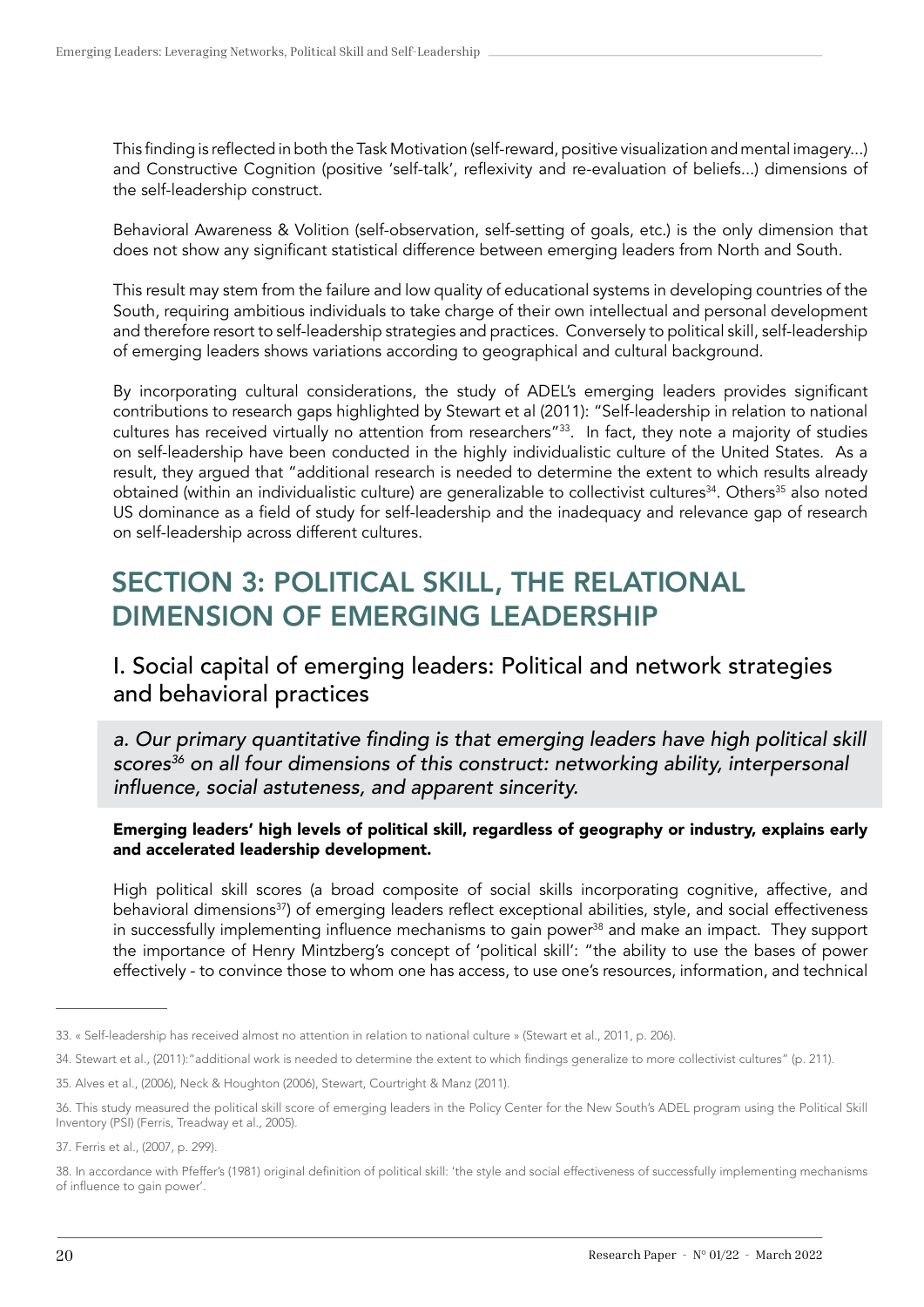skills to their fullest in bargaining, to exercise formal power with a sensitivity to the feelings of others, to know where to concentrate one's energies, to sense what is possible, to organize the necessary alliances."<sup>39</sup>

Furthermore, emerging leaders' high political skill scores translate into all four dimensions of the 'political skill' construct as applied in the now universally accepted approach developed by US researcher Ferris:

- a. Social astuteness: perceptive observation of others and situations, self-awareness;
- b. Interpersonal influence: having power and influence;
- c. Networking ability: ability to create and maintain network ties (adeptness at building friendships, support, and alliances, negotiating, managing conflict);
- d. Apparent sincerity: authenticity, genuineness, honesty and trustworthiness. It allows the individual to appear authentic and honest, which modifies the way others will perceive his or her intentions and behaviors.

#### *Note: These 4 dimensions are outlined in Figure 4 below.*

This core finding from our study of emerging leaders echoes those of other international scientific studies in identifying the contribution of political skill to both the emergence and development of leadership capabilities and leadership effectiveness and its impact on organizational performance, follower attitudes, and job performance<sup>40</sup>.

Furthermore, the substantial contribution of political skill to the emergence and early leadership development of young ADEL professionals validates studies that indicate a positive effect on transformational leadership behaviors<sup>41</sup> and entrepreneurial intention<sup>42</sup>.

A closer look at emerging leader career paths clearly shows both entrepreneurial and/or 'intrapreneurial' achievement and a desire to pass on know-how and interpersonal skills and to engage in empowerment of others (teams, members of their communities, groups of individuals, etc.)

### b. Political skill: Additional results from the quantitative study

- Political skill is not significantly correlated with age.
- Political skill is not significantly correlated with gender: there is no difference between female and male emerging leaders.
- Political skill is positively correlated with leader's hierarchical level: the higher the position of the young leader in the hierarchy, the higher the political skill score.
	- In particular, the 'networking ability' dimension of the 'political skill' construct is positively correlated with the hierarchical level of the leader: the higher the hierarchical position of the young leader, the higher his networking ability.
- Political skill is lower among researchers, academics and consultants than among emerging leaders in managerial or entrepreneurial positions.
- Emerging leaders in the public sector are on average more politically savvy than emerging leaders in the private sector.

<sup>39.</sup> Mintzberg (1983, p. 26): "The ability to use power bases effectively to - convince those to whom one has access to fully mobilize resources, information, and technical skills, exercise formal power with sensitivity to the emotions of others, know where to focus one's energy, evaluate possibilities, and organize the necessary alliances."

<sup>40.</sup> DeRue et al., 2011; Ewen et al., 2013; Tocher et al., 2012.

<sup>41.</sup> Sunindijo (2012).

<sup>42.</sup> Phipps (2012).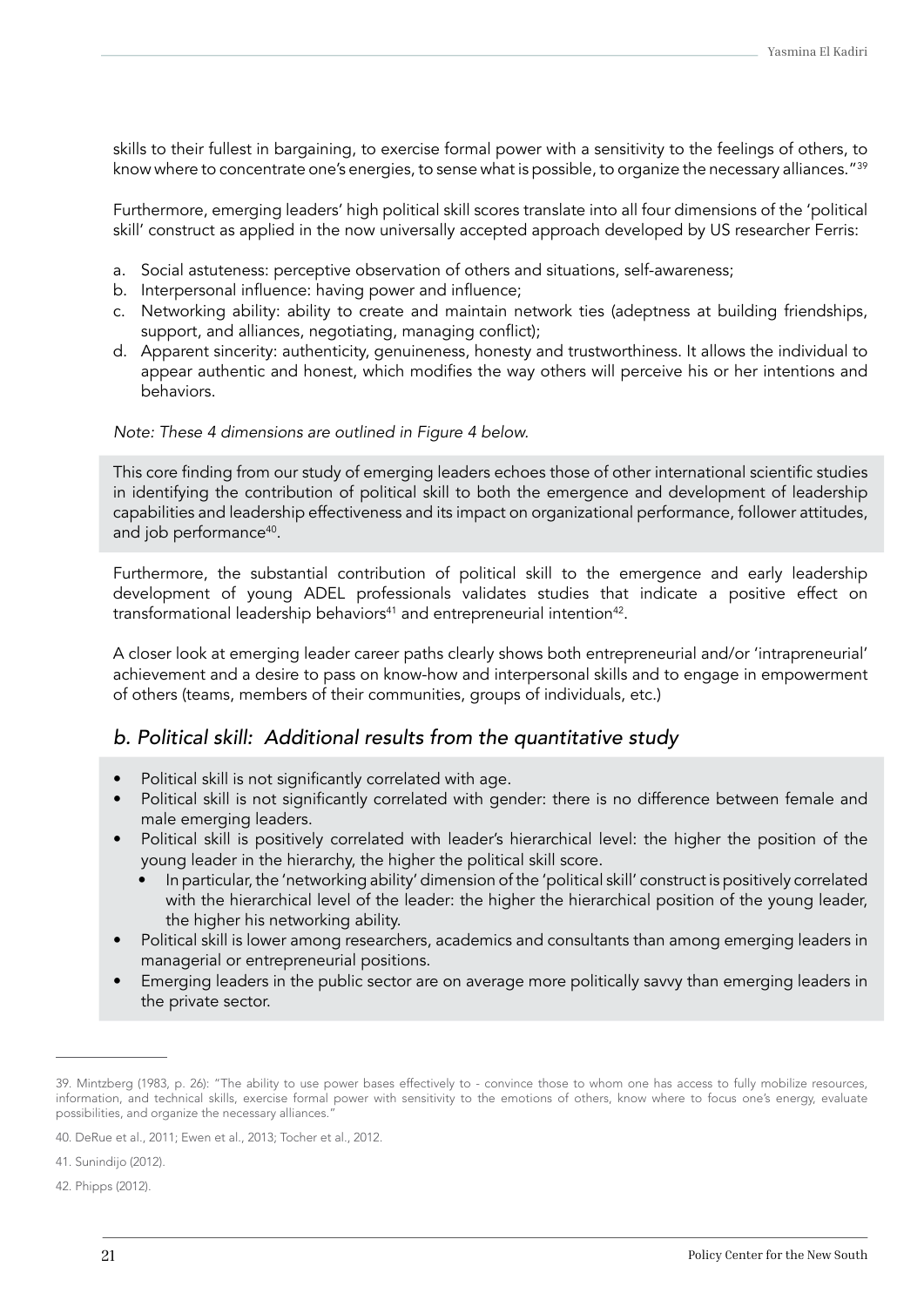### Figure 4:

### Dimensions and features of the 'political skill' construct



Source: By the author based on models by Ferris et al (2005), Manz (1986), Neck & Houghton (2006)

The 'political skill' construct hence acts on two different levels: (1) at the intrapsychic cognitive level and (2) at the interpersonal behavioral level.

All four dimensions are related but remain distinct. Social astuteness and networking ability are considered cognitive attributes, while interpersonal influence and apparent sincerity are understood as behavioral attributes (Brouer et al., 2014).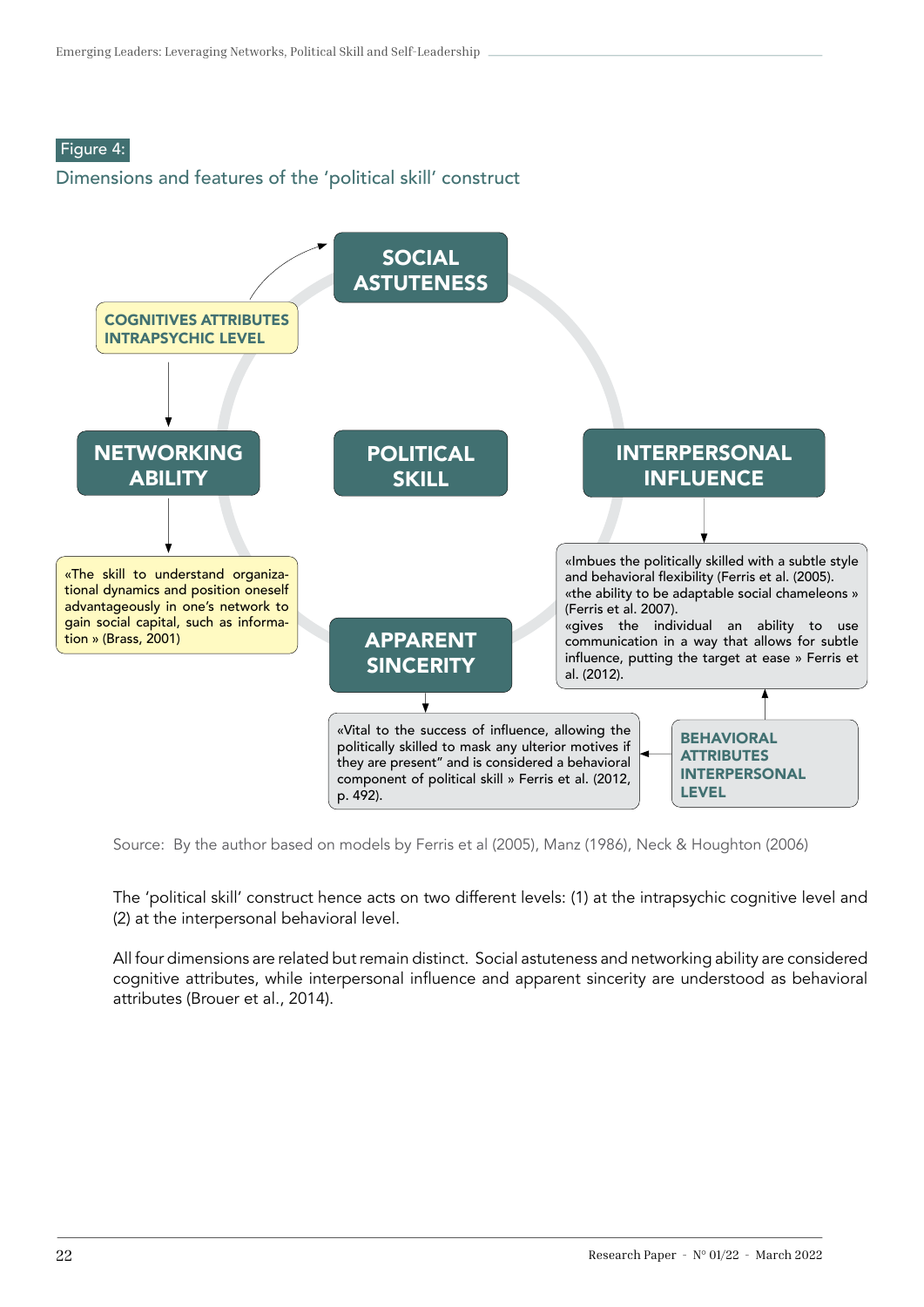### c. Insight and Analysis: the Why of Emerging Leaders' Political Skill

### Introducing the concept of political skill and its relevance to leadership emergence and development

The concept of 'political skill', largely developed in the US, is defined in a number of ways, some of which are summarized in Table 2 below, for the additional insight they provide.

### Table 2:

### Summary of major definitions of political skill from a review of the literature

| <b>AUTHOR(S)</b>                                            | <b>DEFINITION OF POLITICAL SKILL</b>                                                                                                                                                                                                                                                                                                                                  |  |
|-------------------------------------------------------------|-----------------------------------------------------------------------------------------------------------------------------------------------------------------------------------------------------------------------------------------------------------------------------------------------------------------------------------------------------------------------|--|
| Pfeffer (1981)                                              | «Power is about getting what you want, influence tactics are the mechanisms or<br>behaviors by which you get what you want (power gain), and political skill is the<br>social effectiveness of successfully carrying out influence mechanisms to gain<br>power.»                                                                                                      |  |
| Mintzberg (1983)                                            | «The competence or ability to successfully exercise those political behaviors<br>required to survive and thrive in 'political arenas'"<br>For Mintzberg, political skill is an interpersonal construct that can include attributes<br>such as charm and charisma that contribute to better negotiation, manipulation<br>and persuasion skills and abilities.          |  |
| <b>Hayes (1984)</b>                                         | Politically competent managers are individuals «who expect to experience<br>resistance to their attempts to get things done (tasks assignments), but nevertheless<br>keep on taking initiatives, carefully selected initiatives, in ways that eventually<br>tend to produce the results they desire.»                                                                 |  |
| Baddeley et James (1987)                                    | " Political skill is the elusive and increasingly demanded ingredient of success and<br>survival in organizational life «.                                                                                                                                                                                                                                            |  |
| Ahearn, Ferris,<br>Hochwarter, Douglas,<br>& Ammeter (2004) | "The ability to effectively understand others at work, and to use such knowledge<br>to influence others to act in ways that enhance one's personal or organizational<br>objectives.» p. 311                                                                                                                                                                           |  |
| Ferris et al. (2005)                                        | "An interpersonal style that combines social astuteness with the capacity to<br>adjust to different and changing situational demands in a manner that inspires trust<br>and confidence, conveys sincerity, and influences others to respond favorably."                                                                                                               |  |
| Ferris et al. (2007)                                        | A comprehensive pattern of «social competencies, with cognitive, affective, and<br>behavioral manifestations which have both direct effects on outcomes, as well as<br>moderating effects on predictor-outcome relationships.» (p. 291)                                                                                                                               |  |
| McAllister et al. (2018)                                    | Policy skill reflects:<br>opportunity identification/ recognition (the process by which individuals<br>$\bullet$<br>become aware of opportunities and engage in social influence behaviors and<br>practices;<br>opportunity assessment (assessing whether and how to act);<br>$\bullet$<br>opportunity leveraging (successfully executing social influence behaviors) |  |

Source: Author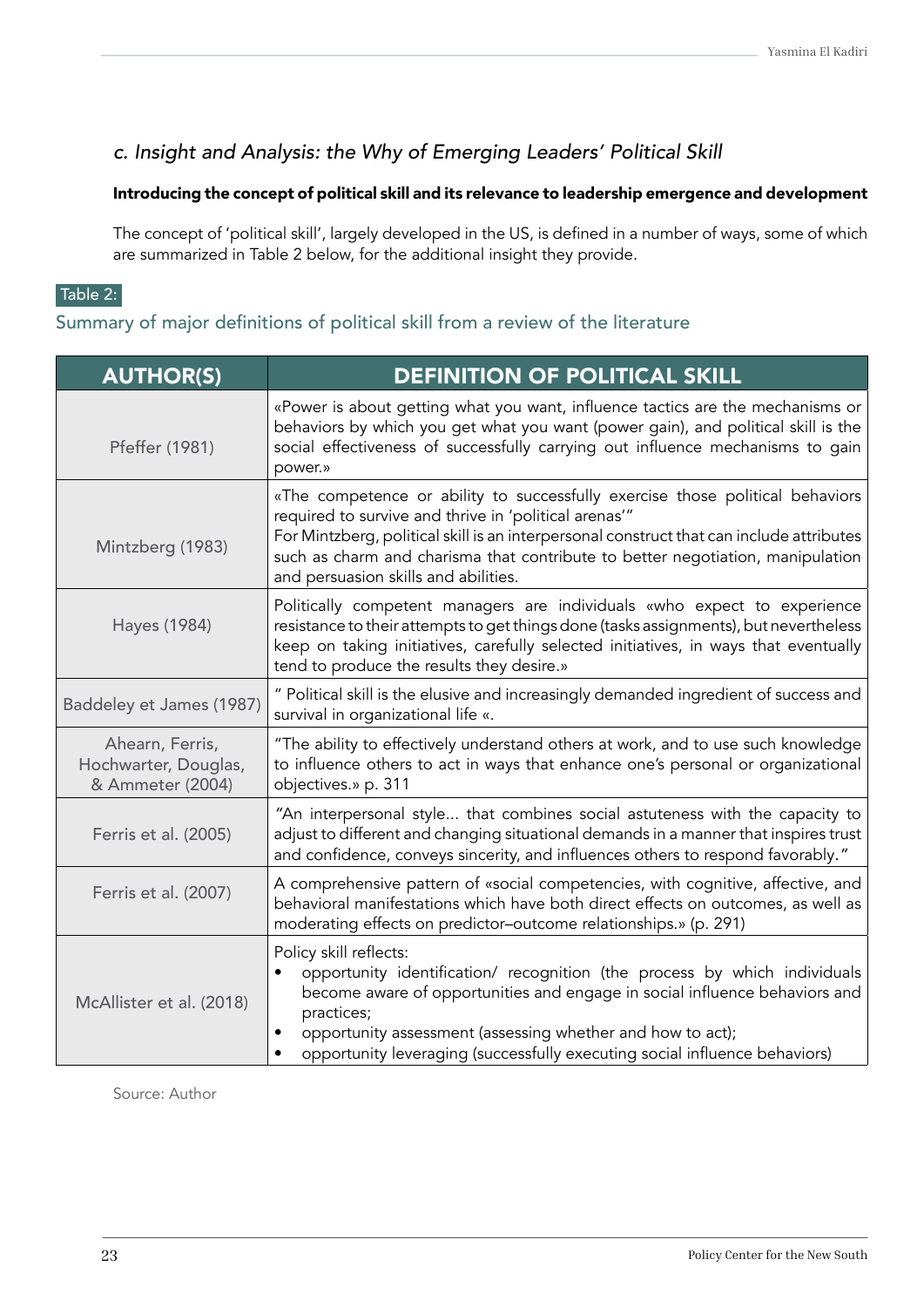While similar on the surface, 'political skill' is distinct from 'social skill' or interpersonal skills. Social skills generally refer to communication skills and include an ease, facility, and comfort in relating to others, while 'political skill' goes beyond the simple ease and facility in communicating to interrelate with others.

Political skill is the ability to manage one's interactions in such a way as to exert influence to achieve individual and/or organizational goals in rapidly changing contexts (Luthans, Hodgetts, & Rosenkrantz, 1988; Peled, 2000; Perrewé et al., 2002). The concept of 'political skill' is also to be distinguished from closely related notions such as emotional intelligence defined as "the capacity and ability to conduct accurate and sound reasoning about emotions and the ability to use one's emotions and this emotional literacy to enhance thinking.<sup>43</sup> (Mayer, Roberts, & Barsade, 2008, p. 511).

#### Political Skill Outcomes

The theoretical development and practical application of the concept of political skill has been driven since the 2000s by the work of US management researcher Gerald R. Ferris of the University of Florida and his colleagues. His studies and publications<sup>44</sup> led to functionalizing political skill and the testing and validation of its' effects on a range of variables (results of this work are outlined in Table 3 below).

In contrast to conventional normative perspectives on political behavior and political games in organizations (companies, institutions), perceived by Mintzberg (1983) as "illegitimate" modes of influence with "negative" consequences for both individuals and organizations45, scientific research conducted over the last two decades consistently supports the beneficial effects of leaders' and managers' political skill on performance, productivity, organizational commitment, trust in the leader, empowerment of subordinates and career success<sup>46</sup>.

Far from being a source of division and conflict, empirical studies have shown political skill to have positive impact on:

- Personal reputation (Ferris et al., 2003; Zinko et al., 2007);
- Persuasive effectiveness (Treadway et al., 2005);
- Effective impression management (Baron & Markman, 2000);
- Productivity through improved networking, increased ability to secure necessary resources, and influence others to accomplish tasks and assignments (Ferris, Davidson et al., 2005; Munyon et al.; 2013);
- Personal internal security, the perception of oneself as master of one's work environment and the interactions that occur within it (Ferris et al., 2011; Perrewe et al., 2004) and a sense of self-efficacy (Ferris et al., 2007).

Specifically in terms of leadership, political skill produces a range of positive effects and impacts that clearly benefit emerging leaders, accelerates the development of leadership skills and abilities, positively impacts career success and influence (these positive effects sourced from the literature are summarized in Table 3 below).

<sup>43.</sup> Mayer, Roberts & Barsade (2008, p. 511): "ability to carry out accurate reasoning about emotions and the ability to use emotions and emotional knowledge to enhance thought".

<sup>44.</sup> Key works and studies on the concept of "political skill" by Ferris and his colleagues are published in Human Relations, Journal of Management, Journal of Organizational Behavior, The Leadership Quarterly...

<sup>45.</sup> Mintzberg (1983) in contrast considers that the other three modes of influence - authority, expertise, ideology - are legitimate and beneficial to both individuals and organizations.

<sup>46. (</sup>Ferris et al., 2005 ; Munyon et al., 2015 ; Smith et al., 2009).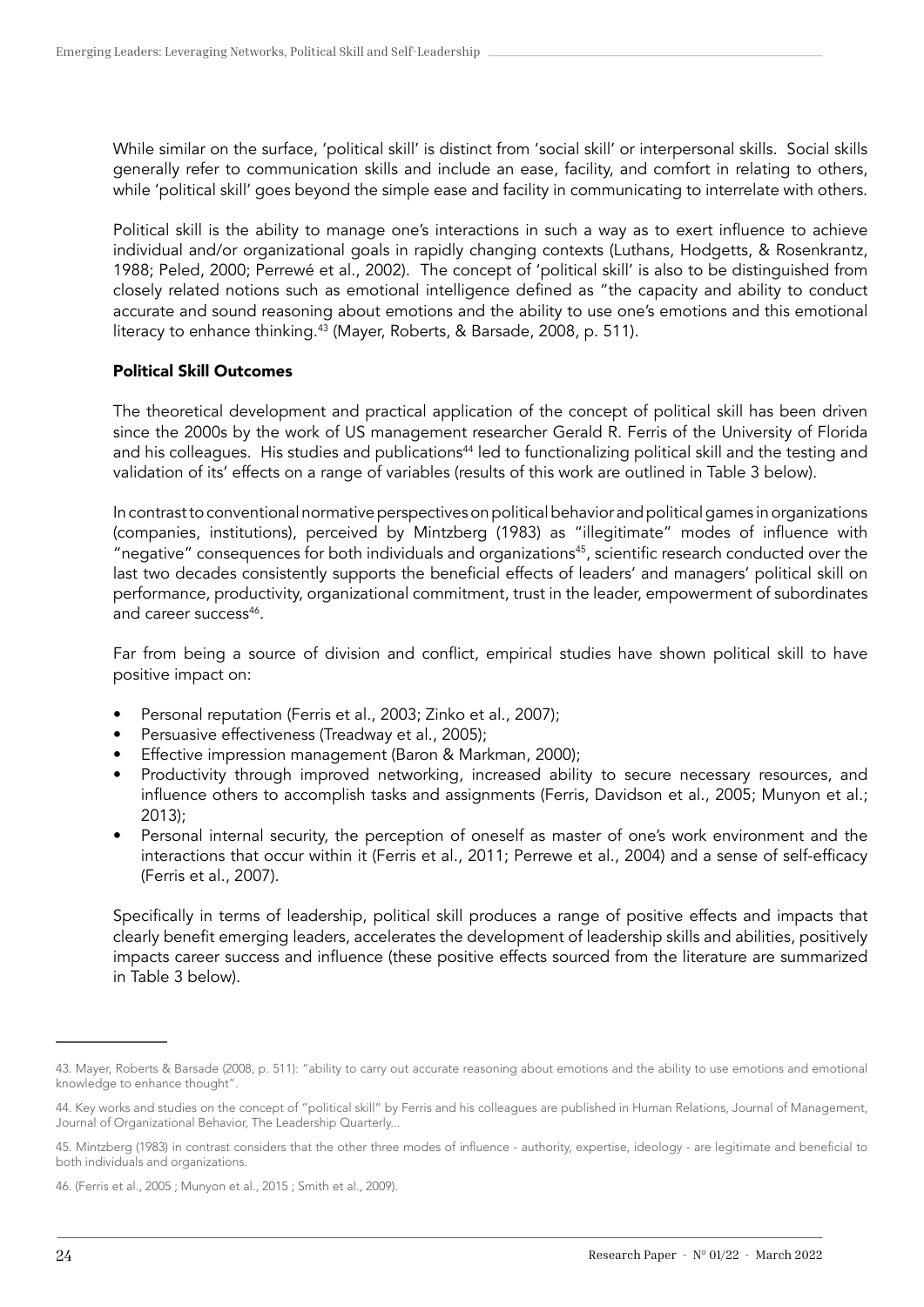### Table 3:

Impacts of political skill in a professional context

| EFFECTS OF POLITICAL SKILL ON LEADERSHIP EFFECTIVENESS                                                                                                                                                                                                                                                                                                                                               |                                                                                             |  |  |
|------------------------------------------------------------------------------------------------------------------------------------------------------------------------------------------------------------------------------------------------------------------------------------------------------------------------------------------------------------------------------------------------------|---------------------------------------------------------------------------------------------|--|--|
| Increased effectiveness of leader, collaborators and followers.                                                                                                                                                                                                                                                                                                                                      | Ferris et al. (2007)<br>Treadway et al. (2014b)                                             |  |  |
| Leader's reputation                                                                                                                                                                                                                                                                                                                                                                                  | Ammetter et al., 2002 ; Blass et al.,<br>2007 ; Blass & Ferris, 2007 ; Hall et<br>al., 2004 |  |  |
| Political skill enhances influence tactic effectiveness by enabling selection<br>of the most appropriate influence tactic for a given situation.                                                                                                                                                                                                                                                     | Ferris et al. (2007)                                                                        |  |  |
| Political skill is correlated with leadership effectiveness in both qualitative<br>and quantitative empirical research at individual, dyadic and group scales<br>of analysis. Empirical findings demonstrate that politically adept leaders<br>possess the behavioral flexibility and social insight required to perform well<br>and meet the expectations and needs of employees and supervisors.   | Ahearn et al., 2004;<br>Semadar et al., 2006;<br>Smith et al., 2009                         |  |  |
| Politically adept managers are effective as they build trust with employees,<br>hold them accountable and set goals (challenges).                                                                                                                                                                                                                                                                    | Smith et al., 2009                                                                          |  |  |
| Teams led by politically empowered leaders perform better.                                                                                                                                                                                                                                                                                                                                           | Ahearn et al. 2004                                                                          |  |  |
| A study of multiple social effectiveness constructs, including political skill,<br>leader self-efficacy, self-monitoring, and emotional intelligence, found<br>that political skill predicted variance in annual performance appraisals by<br>supervisors to a greater extent than other constructs.                                                                                                 | Semadar et al., 2006                                                                        |  |  |
| POLITICAL SKILL AS PREDICTOR OF EMERGING LEADERSHIP EFFECTIVENESS                                                                                                                                                                                                                                                                                                                                    |                                                                                             |  |  |
| The proximal characteristic <sup>47</sup> of political skill connects to decisiveness,<br>a specific competency of leadership effectiveness as assessed by<br>collaborators (subordinates) and peers.<br>Political ability is a better proximal predictor of leaders than personality<br>scales. As such, it should be preferred over personality analysis for emergent<br>leadership effectiveness. | Gentry et al. (2013)                                                                        |  |  |
| POLITICAL SKILL ON ATTITUDINAL OUTCOMES                                                                                                                                                                                                                                                                                                                                                              |                                                                                             |  |  |
| Predictor of employee organizational commitment, based on multiple<br>mechanisms of perceived organizational support, trust in leadership and<br>job satisfaction.                                                                                                                                                                                                                                   | Treadway et al. (2004)                                                                      |  |  |
| <b>EFFECTS OF POLITICAL SKILL ON TEAM PERFORMANCE</b>                                                                                                                                                                                                                                                                                                                                                |                                                                                             |  |  |
| Teams led by politically competent leaders perform better                                                                                                                                                                                                                                                                                                                                            | Ahearn et al., (2004)<br>Peled (2000), Solace (2005)                                        |  |  |

Source: author

<sup>47.</sup> A leader attribute can be classified as distal (i.e. personality, cognitive abilities, motivations and values) or proximal (i.e. expertise and tacit knowledge, problem solving ability...).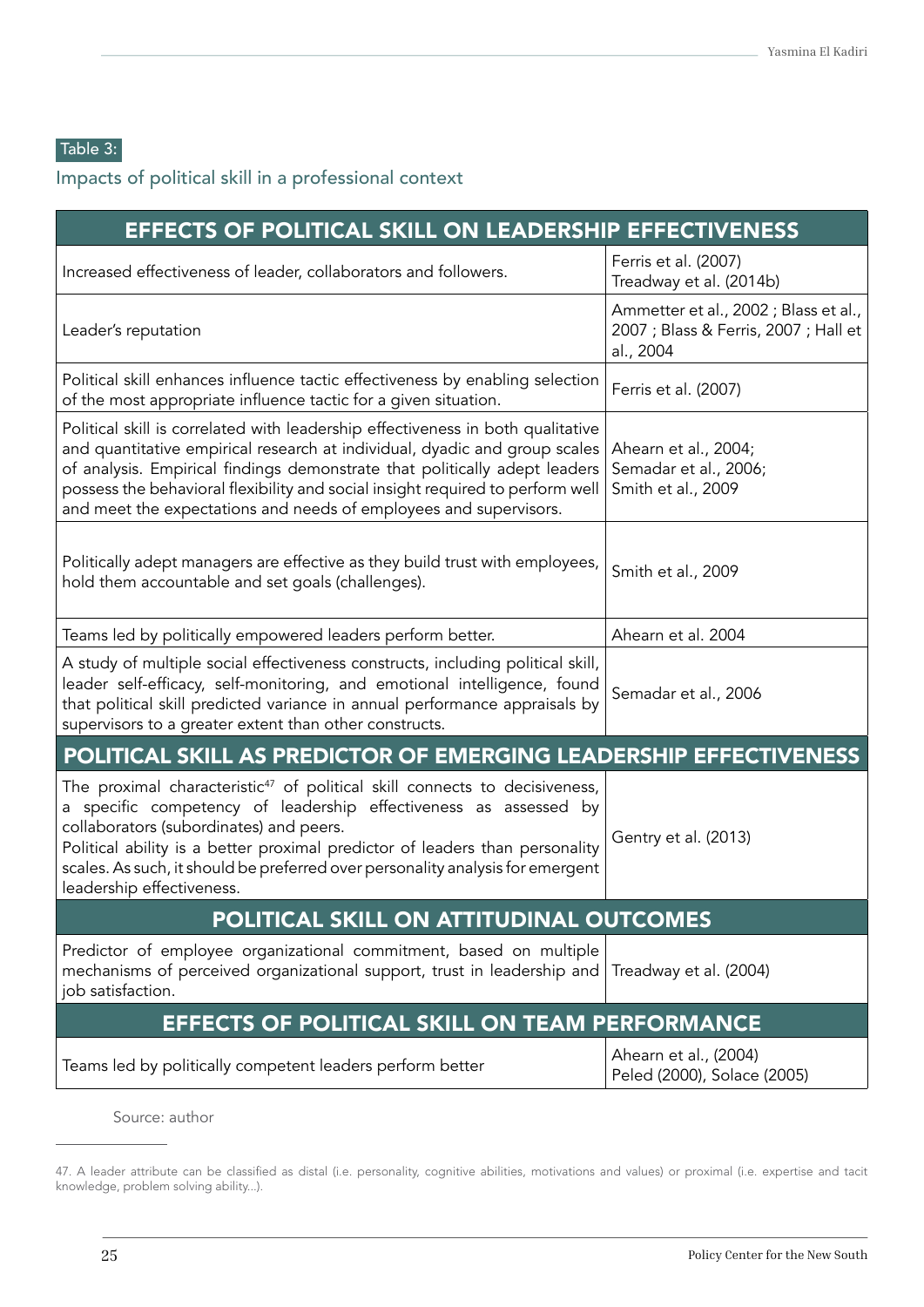# II. Extensive use of networks by emerging leaders. Networks as a source of leadership emergence, development of influence, reputation and e-reputation building.

### 1. Networks: Key Findings from the Confirmatory Quantitative Study

Study findings indicate that emerging leaders create, use, and harness multiple networks, both professional and mainstream, spanning both the physical and virtual spheres (digital social networks)

- Emerging leaders belong to 8 broad networks (groups on social networks, communities of practice on the internet...) on average. Nearly a third of emerging leaders surveyed are members of 9 to 12 broad networks;
- Emerging leaders are members of 3 to 5 specific networks; $48$
- The Anova statistical analysis indicates there is no significant difference between emerging leaders of the South and those of the North in membership of specific networks: universality of professional networking practices among young leaders as a source of development of social capital and leadership capacities.

The study of ADEL emerging leaders reveals a strong connection between political skill and network membership, confirming that politically competent individuals know how to identify and harness networks to gain exposure and visibility (for the purpose of building a reputation), identify/ create and take advantage of opportunities, collect critical resources (information, etc.), build alliances, develop relational ties and social capital, and develop influence.

### 2. Networks: Additional results

### Hierarchy Level Variable

Like political ability, network membership increases as a function of hierarchical level: emerging leaders who hold executive, partner or entrepreneurial positions belong to more broad and specific networks than middle managers and junior managers. The gap is most noticeable between junior managers and researchers (lowest number of networks) on the one hand, and upper management, partners and entrepreneurs on the other.

### Age Variable

- Membership and involvement in broad networks decrease in function of emerging leader age: the older the leader, the fewer the number of broad networks. Those in the 26-28 age group belong to more broad networks (11 on average) than those in older age groups.
- On the other hand, there is no significant correlation between age and the number of specific network membership (young leaders' networks and/or young professionals' communities): regardless of age, emerging leaders all use specific networks of young professionals.

### Gender Variable

• Male emerging leaders belong to more broad and specific networks than female emerging leaders, but this difference is small (1 to 2 networks difference on average). This result supports evidence from a large number of international studies of female leadership focusing less on professional network mobilization.

<sup>48.</sup> In the quantitative study per specific network, we specified 'young leaders/young professionals networks'.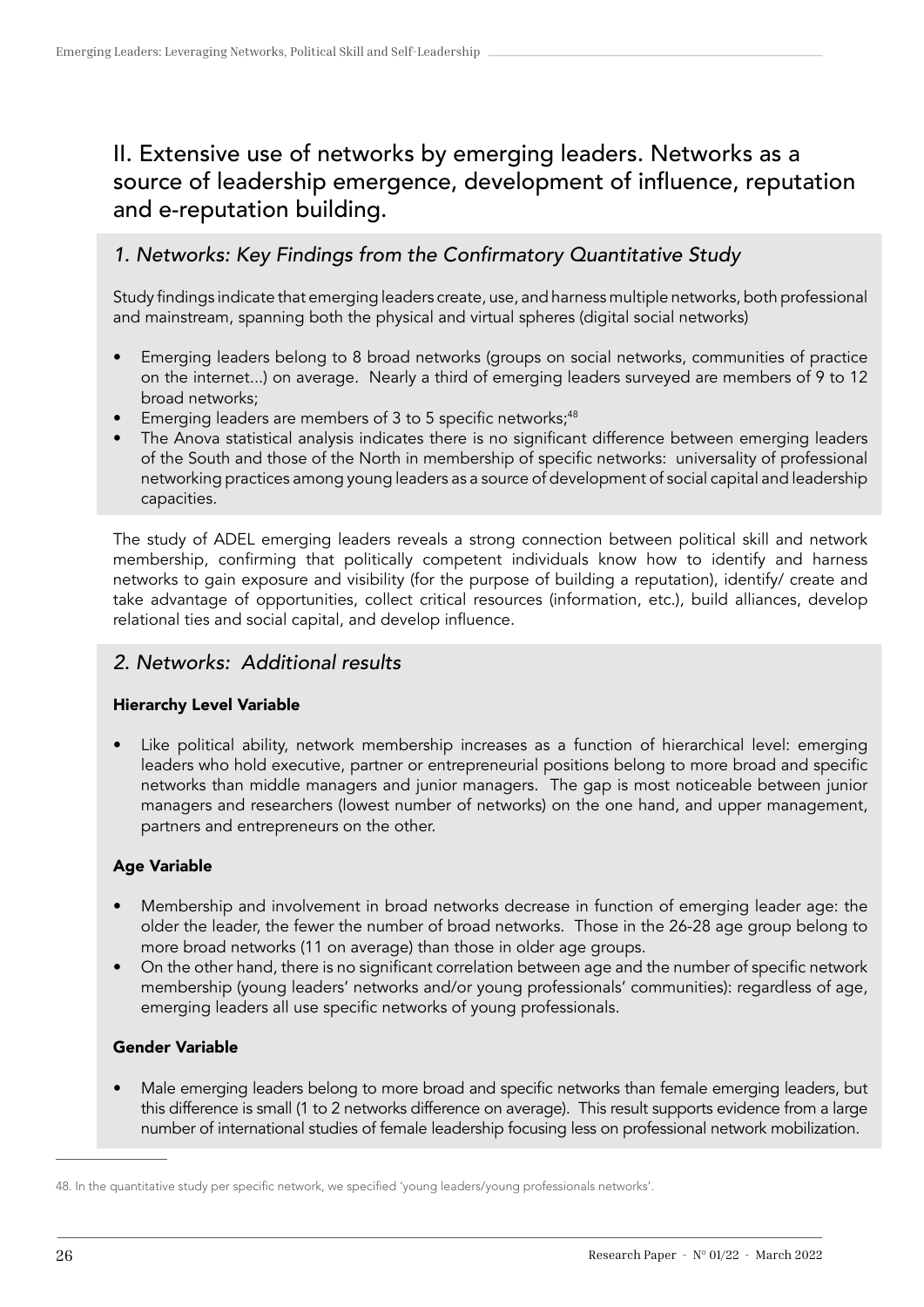- However, the size of the gap seems to indicate a 'catch-up effect' for the population of young women leaders (under 35) compared to senior women leaders (over 35).
- The study therefore highlights a trend towards convergence and increasing standardization of strategies and practices among emerging leaders, regardless of gender.

### Industry Variable

• Differences in network membership arise according to employer sector: on average, emerging leaders in the public and not-for-profit sectors belong to more broad and specific networks than do emerging leaders in the private sector or in academia. These differences are however small.

### 3. Similarity of Political Skill Strategies and Practices of Emerging Leaders from *South and North*

### 3.1 Universality of emerging leaders' political skills

Both qualitative exploratory and quantitative confirmatory studies on a sample of over 100 emerging leaders from four geographic regions (North America, Europe, Latin America, and Africa) found that political skill is a "universal" contributor to the emergence and accelerated development of leadership capabilities.

Emerging leaders, regardless of origin and culture, share high scores on all four dimensions of the political skill construct: Social Astuteness, Networking Ability, Interpersonal Influence, and Apparent Sincerity. Emerging leaders, both North and South, when it comes to harnessing political skill as a core competency, contradict conventional notions that cultural values strongly influence leadership (styles, patterns, etc.) as argued by Hofstede (1980) and Hofstede & Minkov (2010) and developed in the GLOBE (Global Leadership and Organizational Behavior Effectiveness) project.

This study suggests that cultural differences - individualism in the North and collectivism (institutional and endogroup) in the South, low hierarchical distances in the North and high distances in the South (power distance), uncertainty avoidance and long-term/short-term orientation do not impact the political skill score of emerging leaders, which confirms the universality of the "political skill" construct in the emergence of leadership among young professionals under 35 and contradicts previous work conducted on other sample types.<sup>49</sup>

### 3.2 Confirmation of the cross-vergence thesis

Findings from this study support the thesis of cross-vergence<sup>50</sup>, i.e., a process whereby a unique yet different integrative value system emerges in contexts and situations where individuals adopt both values that reflect national specificities and elements of the imported growing ideology. Indeed, similarities in political skill scores of emerging leaders from South and North provide empirical robustness to work on cross-vergence and also to research exploring the relationship between technology (internet effect) and generation.<sup>51</sup>

The dynamic interaction of socio-cultural influences with managerial ideologies contributes to the standardization of young leaders' strategies and practices in global networks. This process seems accelerated by the recent significant increase in the number of developing countries (countries undergoing political transformation and countries in economic emergence) leading to a strong acceleration of globalization.

<sup>49.</sup> Lvini, Ferris et al., (2012).

<sup>50.</sup> Ralston et al. (1997) ; Witt (2008).

<sup>51.</sup> Egri and Ralston (2004).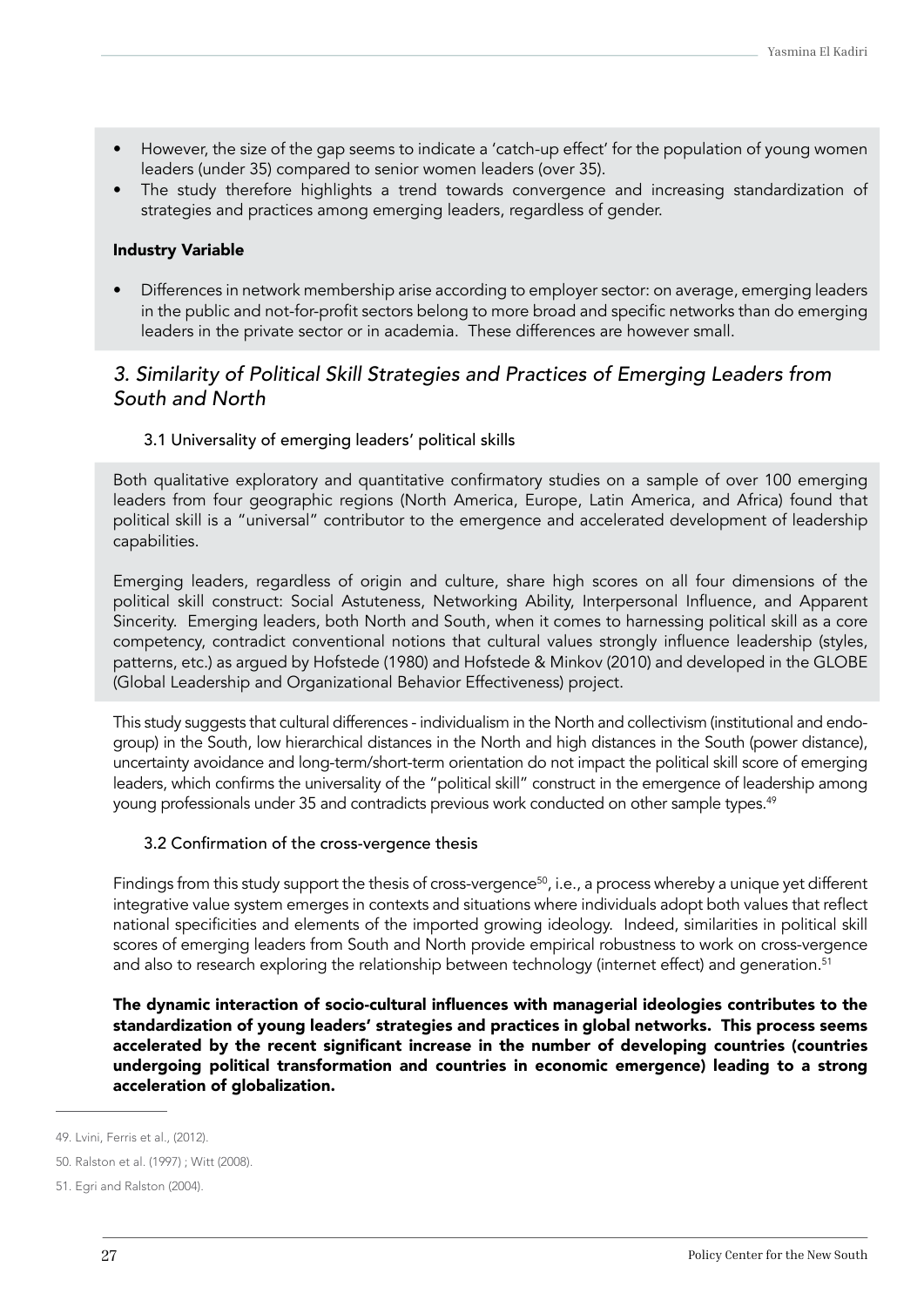# **CONCLUSION**

The study of strategies and practices from a sample of over 100 emerging leaders from the Policy Center for the New South's ADEL program, from four geographic regions and representing 46 countries, reveals the effective contribution of political skill and self-leadership to the emergence and accelerated development of young professionals' leadership capacities.

Each of these components has a cognitive and a behavioral dimension (see Figure 2 below) and promotes/ accelerates the development of human capital and that of social capital<sup>52</sup> of young professionals (in its two dimensions: "bridging" and "bonding"53):

- Human capital: by harnessing strategies, practices and attitudes of self-leadership, emerging leaders develop intentionality, reflexivity and intrinsic motivation, enabling them to take charge of their own training and personal growth, to use professional experiences to acquire and develop leadership skills and abilities in an accelerated way.
- Social capital: through the dimensions of networking ability and social astuteness, political skill enables emerging leaders to develop social capital in relationships and connections within and across organizational boundaries and facilitates the exchange of knowledge and information. Some authors position social capital as a component of the broader concept of relational wealth.

## 1. The study also showed that emerging leaders create, maintain and develop a significant number of networks (both broad and specific), both physical and virtual, that enable them to build human and social capital.

Physical and virtual networks help emerging leaders develop human capital through experiential learning and access to content and resources (knowledge, training, acquisition of new skills, etc.). Networks also allow emerging leaders to develop social capital by building networks of relevant contacts (strategic networks, networks leveraging the power of soft ties) that they use to access privileged information, acquire tacit knowledge, obtain resources, and become more effective in achieving their (individual and organizational) goals.

Finally, networks allow for leadership to emerge through the visibility and exposure they provide by way of self-presentation tactics, personal branding and impression management. These tactics enable the generation and construction of a 'reputation' as a young leader and accelerate the development/ consolidation of the 'young leader' or 'emerging leader' image.

# SECTION 4: STUDY CONTRIBUTIONS AND RECOMMENDATIONS

### Emerging Leadership Knowledge in Action

Findings from this study contribute to a deeper understanding of the strategies, practices and resources used by emerging leaders and lead to the following recommendations:

<sup>52.</sup> Adler and Kwon (2002): « Social capital is the goodwill available to individuals or groups. Its source lies in the structure and content of the actor's social relations. Its effects flow from the information, influence, and solidarity it makes available to the actor" (p. 23).

<sup>53.</sup> Putnam (2000).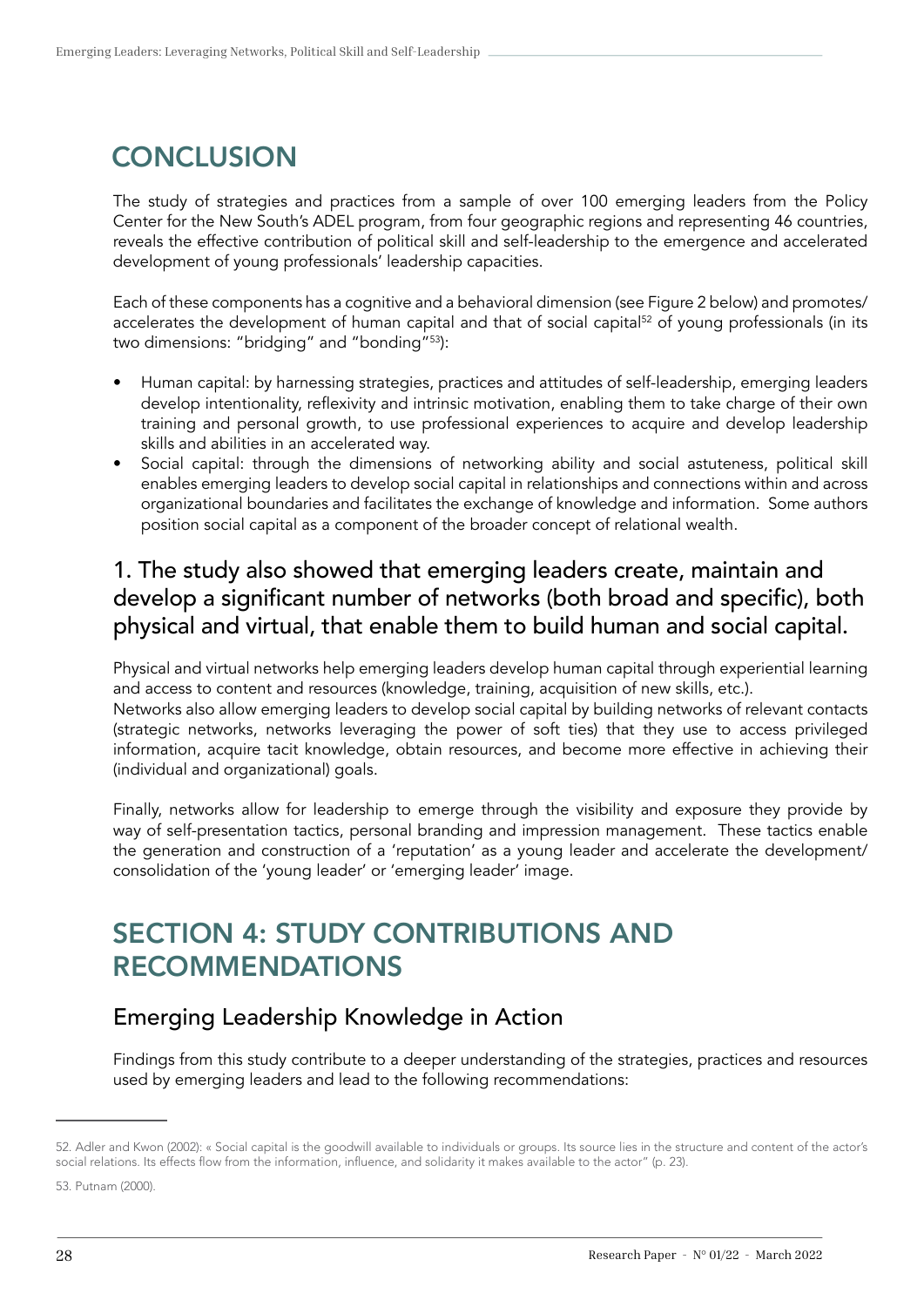# Broad recommendations for organizations and institutions

- a. Improve techniques for identifying, detecting, and selecting/recruiting young professionals with leadership potential by assessing political skill and self-leadership using the Political Skill Inventory (PSI) and Abbreviated Self-leadership Questionnaire (ASLQ).
- b. Create and implement leadership development programs for young professionals based on the conceptual design developed in this study (see Figure 5).

Figure 4: Diagram of Emerging Leadership Components and Dynamics from Study Data: Towards a Conceptual Model

Self-leadership, political skill and networking in combination/interaction foster the emergence and accelerate the development of early career leadership.



Source: by the author based on study results and on Ferris et al.'s (2003) models of political skill and political/social influence in organizations, Manz's (1986) and Neck & Houghton's (2006) models of self-leadershi as well as recent research on leadership development and networks and Ammeter et al.'s (2002) political model of leadership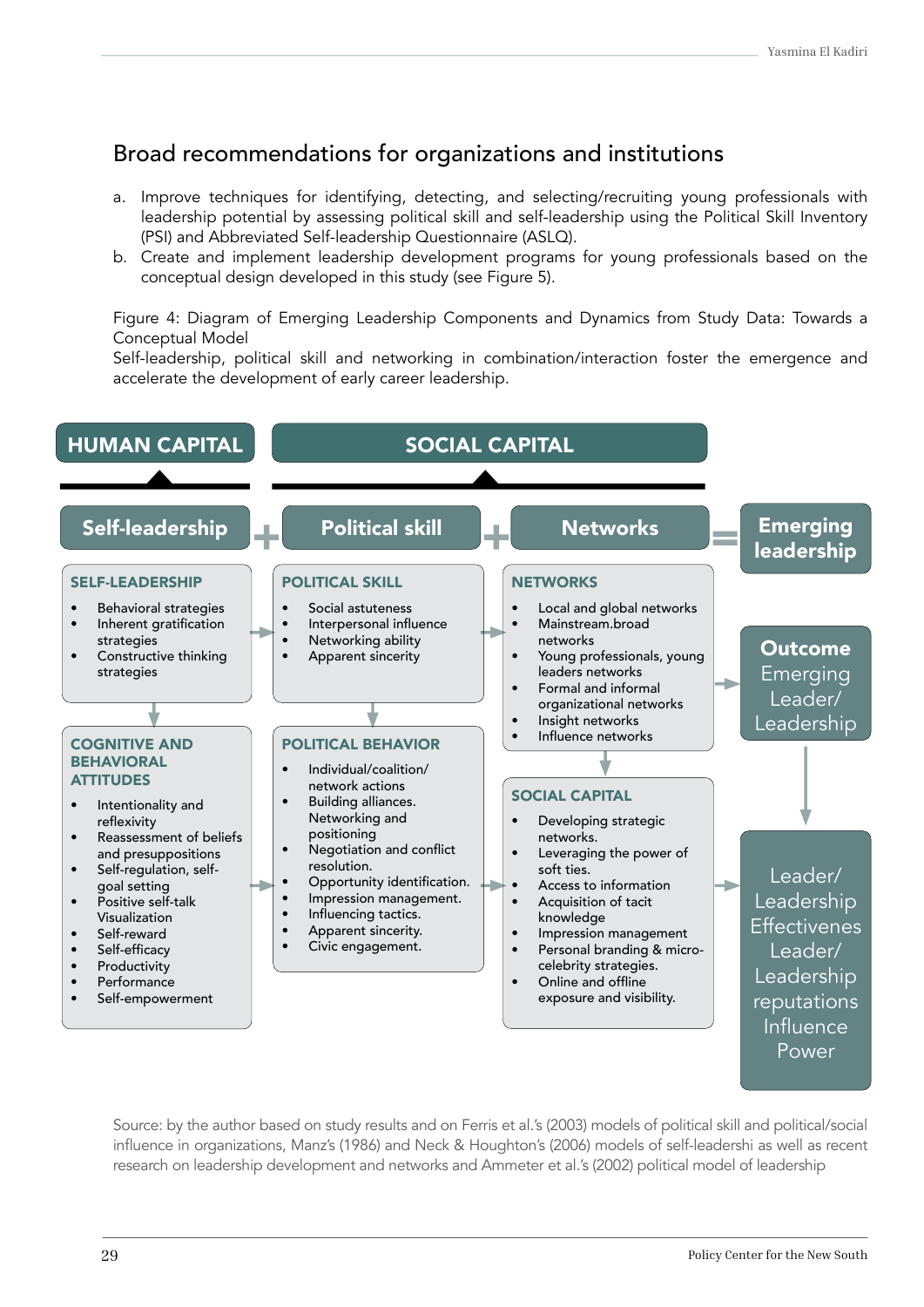### *1.1. Human capital recommendations: Fostering leadership development through self-leadership training.*

- a. Develop training that focuses on acquiring skills and techniques pertaining to self-leadership strategies and practices that enable greater self-efficacy, reflexivity, and intentionality and lead to greater individual productivity and performance.
- b. Train young professionals, talents and high potentials in e-leadership, a specific type of leadership that is gaining prominence with the rise of telecommuting and virtual organizations. Specifically, educate young professionals in e-communication skills, e-social skills, e-team-building skills and e-change management skills.
- c. Give preference to participative and/or empowering leadership styles as the most effective way to develop individual self-leadership.

### *1.2. Social capital recommendations: training and fostering the political and*  networking skills of young professionals

Based on our study results and those of recent scientific research on emergence of leadership and networks, we recommend that organizations and institutions prioritize implementation of the following programs and actions (summarized in Table 5 below):

- a. Promote the emergence and early development of leaders through the development of relational organizational mechanisms including mentoring, affinity networks, communities of practice, etc.;
- b. Design and develop "network-enhancing leadership development" programs based on models designed by American researchers Cullen-Lester et al (2016)<sup>54</sup> aimed to influence individual perception/ awareness and understand network connections as well as abilities to activate and/or modify such networks by transforming interaction modes and procedures. Changing interaction patterns for individuals and groups or communities enables, given time and organizational support, development of stable social network patterns (networks of advice, trust, friendship, reciprocity, communication) and influence networks (leadership networks);
- c. Encourage and train young professionals to develop social networks and influence networks concurrently, as research shows they co-evolve<sup>55</sup> and generate bi-directional relationships and feedback loops between different contacts and relationships that create positive impact for individuals and organizations;
- d. Scientific research shows that of the three types of networks (personal, operational and strategic), strategic networks are the least used and the most useful for both individuals and organizations:<sup>56</sup> train and encourage young professionals to focus on building 'strategic networks' that cross organizational and functional boundaries, and then connect these networks to each other in new and innovative ways (Ibarra et Hunter, 2007) thus facilitating cross-hierarchical, cross-sectoral and cross-geographic communication;
- e. Create and promote development of spaces for interaction (so-called corpo-working spaces) where soft ties are created and maintained and where members develop social capital (extension of the actors' professional network);
- f. Create spaces within and between organizations for socialization to build 'strong ties', including mentoring relationships;
- g. Educate young professionals to understand and appreciate the importance of informal organizational

<sup>54.</sup> Cullen-Lester, K.L., et al., Incorporating social networks into leadership development: a conceptual model and evaluation of research and practice, The Leadership Quarterly (2016).

<sup>55.</sup> Carter, DeChurch, et al., (2015), DeRue (2011).

<sup>56.</sup> Ibarra and Hunter (2007).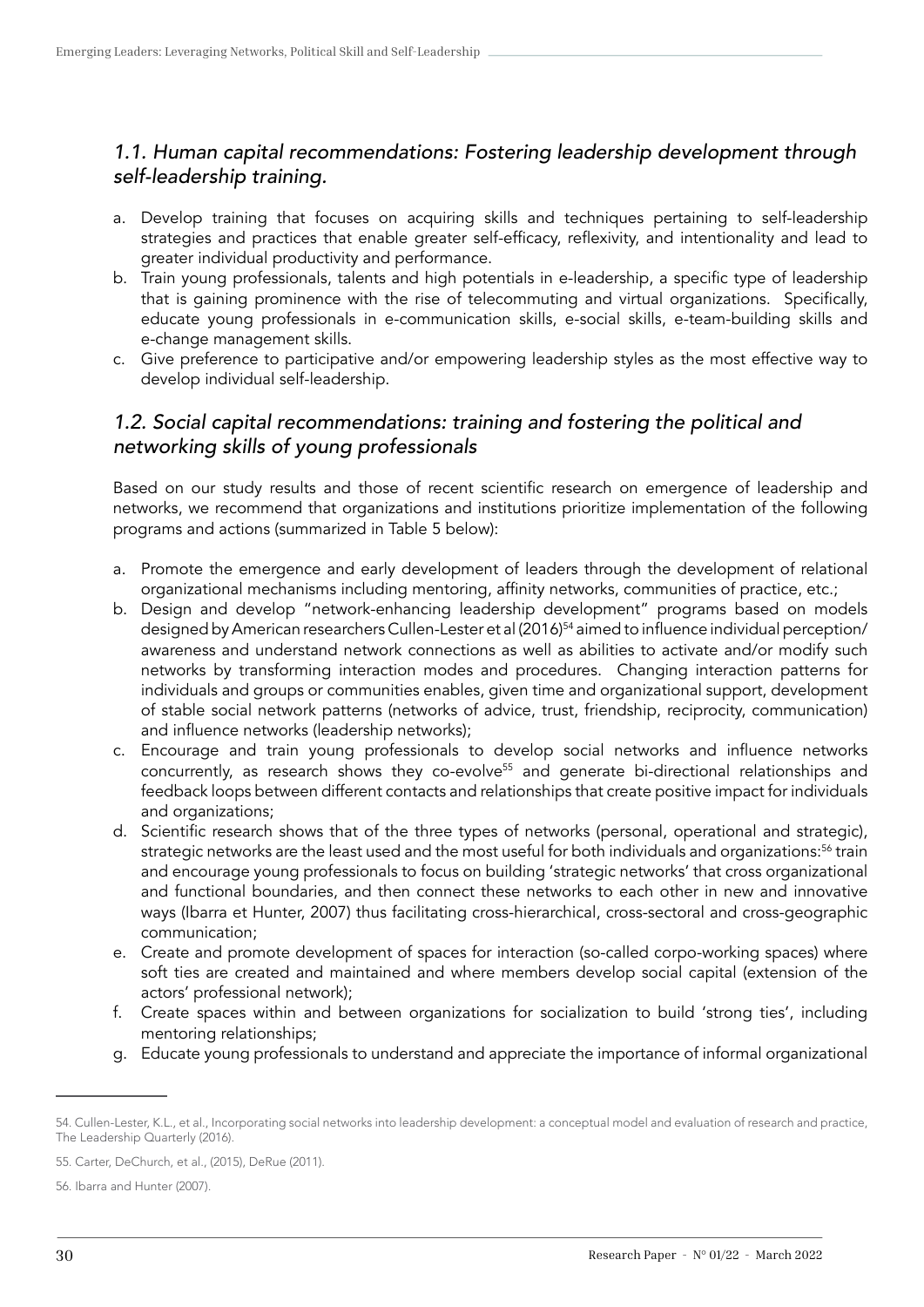networks (many problems are actually created by leaders who fail to accurately perceive networks outside of formal hierarchies). Network mapping based on social network analysis techniques can be used to help young professionals make better decisions by first identifying network structures that do not fit the organization's objectives (absence of interaction between groups indicating a lack of cohesion), and second learning the types of changes that might improve alignment between these networks and organizational objectives<sup>57</sup>;

- h. Prioritize action learning and mobility (job rotation) as the most effective leadership development techniques as they build on the complementarity of networking events to meet new contacts<sup>58</sup> and build/ consolidate relationships;
- i. Develop Network Leadership capacities of young professionals in informal leadership roles, based either on embedded or network positioning so as to influence communication flows between other agents (betweenness centrality), on their role as communication hub (information centrality), or on their proximity and close relationships with a large number of agents, enabling access to efficient information flows (closeness centrality);
- j. Leverage emerging leaders' high degree of political skill, particularly in terms of social astuteness, networking skills and interpersonal influence, to train them in the increasingly relevant in a globalized and connected world, Boundary Spanning Leadership. More specifically, design training programs focused on learning the practices of "buffering, reflecting, connecting, mobilizing, weaving, transforming";
- k. Clarify necessary educational changes to foster leadership development for young executives and intrapreneurs in organizations operating in globalized environments: train young professionals in Global Leadership as "the process of influencing individuals, groups, and organizations (inside and outside the boundaries of the global organization) representing diverse cultural/political/institutional systems to contribute towards the achievement of the global organization's goals." (Beechler & Javidan, 2007).
- l. In fact, the study of emerging leaders' strategies, practices, attitudes, and accomplishments highlights their strong abilities to exercise the role of 'global leaders', as defined by Mendenhall et al, (2008): " Global leaders are individuals who effect significant positive change in organizations by building communities through the development of trust and the arrangement of organizational structures and processes in a context involving multiple cross-boundary stakeholders, multiple sources of external cross-boundary authority, and multiple cultures under conditions of temporal, geographical and cultural complexity" (Mendenhall et al., (2008)
- m. Encourage the progressive transformation of high potentials into "human resource brokers" capable of drawing on their social relationships and those of others to identify and coordinate the talents of those they lead or will lead. Specifically, create training and programs based on Stei and Corella's<sup>59</sup> workshops to help leaders identify and develop plans to lead whatever change they need to lead. Focusing on leaders' relationship networks (broad definition), this workshop provides a process by which individuals (or groups, teams, etc.):
	- Identify all stakeholders involved in a change initiative;
	- Classify these stakeholders according to a matrix grid based on two criteria: influence and interest;
	- Create a stakeholder engagement plan in which they (the leaders participating in the workshop) shape and customize an approach to managing stakeholders according to where the stakeholder is positioned in the matrix grid: for example, a stakeholder with high influence but low interest in the given change will require brief but tailored communication.

<sup>57.</sup> Krackhardt and Hanson (1993).

<sup>58.</sup> Galli and Müller-Stewens (2012).

<sup>59.</sup> Strei & Colella (2010). Developing leaders' networks through a stakeholder mapping and engagement workshop. In R. L. Cross, J. Singer, S. Colella, R. J. Thomas, & Y. Silverstone (Eds.) The organizational network fieldbook: Best practices, techniques and exercises to drive organizational innovation and performance (pp. 282–290).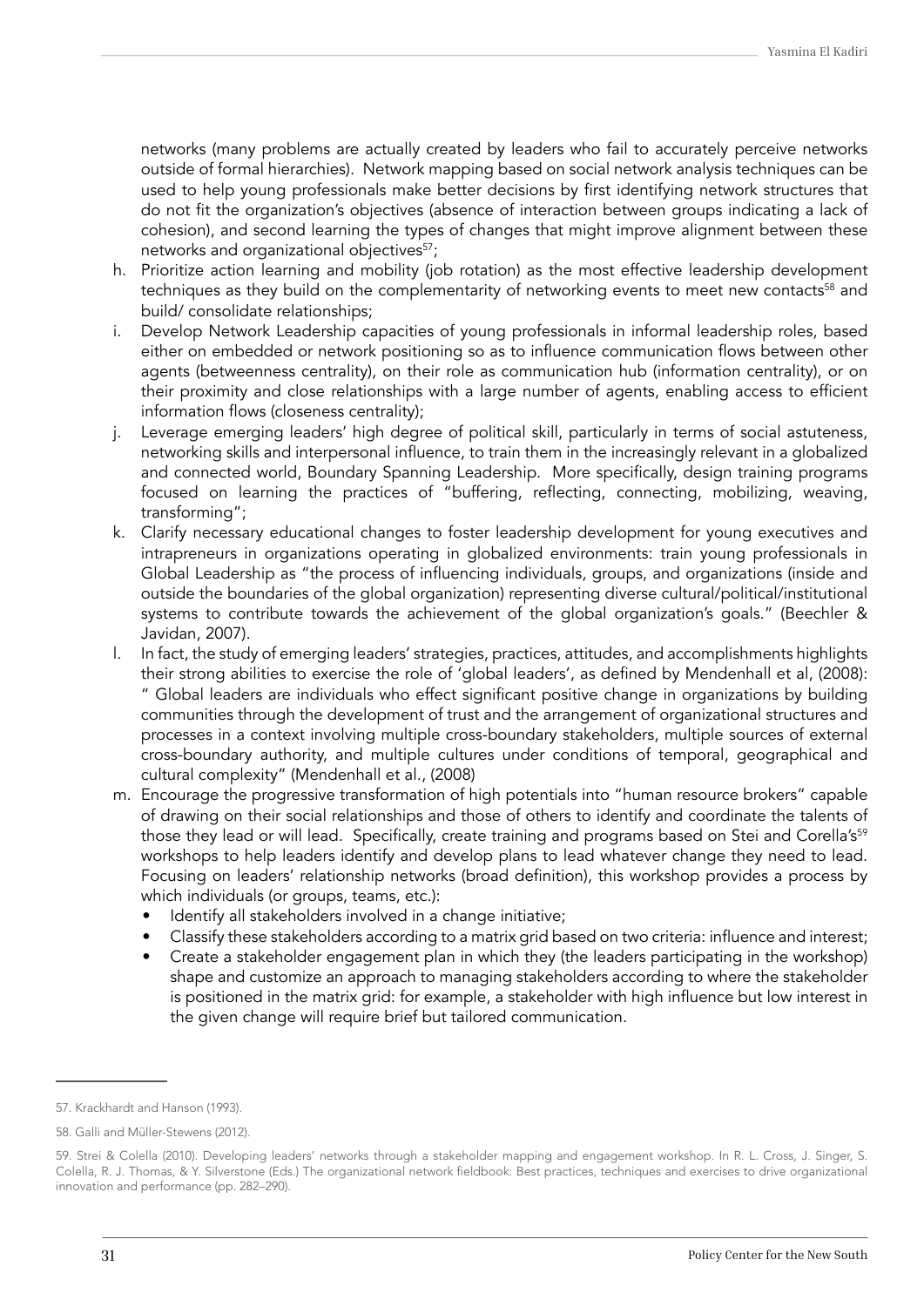### Table 5:

### Summary of recommendations for organizations and institutions

| <b>PROGRAM/</b><br><b>ACTIONS</b>                                            | <b>CONTENT</b>                                                                                                                                                                                                                                  | <b>COMPETENCIES</b>                                                                                                                                                                                                                        | <b>TOOLS &amp;</b><br><b>METHODS</b>                                                                                                                                   |
|------------------------------------------------------------------------------|-------------------------------------------------------------------------------------------------------------------------------------------------------------------------------------------------------------------------------------------------|--------------------------------------------------------------------------------------------------------------------------------------------------------------------------------------------------------------------------------------------|------------------------------------------------------------------------------------------------------------------------------------------------------------------------|
| Fostering<br>network<br>understanding                                        | Develop young professionals'<br>knowledge of various network<br>categories (formal and informal<br>organizational networks, advisory<br>networks, influence networks,<br>reciprocity networks, personal,<br>operational and strategic networks) | Social astuteness<br>Observation<br>Reflexivity                                                                                                                                                                                            | Social Network<br>Analysis (SNA)<br>tools<br><b>Network</b><br>mapping                                                                                                 |
| Network-<br>enhancing<br>leadership<br>development<br>programs <sup>60</sup> | Modify individual interaction patterns<br>to foster strategic networks that<br>span organizational and functional<br>boundaries.<br>Promote bridging social capital<br>development.                                                             | Relational skills and<br>e-presentation.<br>Digital social skills<br>The 4 dimensions of<br>political skill: social<br>insight, networking<br>skills, interpersonal<br>influence, and apparent<br>sincerity.<br>Reflexivity Intentionality | <b>Building</b><br>communities<br>of practice and<br>affinity networks.<br>Mentoring<br>Corpoworking<br>spaces<br>Job rotation<br>Impression<br>management<br>tactics. |
| Global leadership<br>Training <sup>61</sup>                                  | Training in decision making and<br>change management in complex<br>environments.<br>Promote 'far-reaching boundary<br>crossing' activities.                                                                                                     | Cognitive complexity<br>Behavioral flexibility<br>Interpersonal influence<br>Apparent sincerity<br>Community-building<br>skills                                                                                                            | The complexity/<br>flow/presence<br>model by<br>Mendenhall et<br>al, (2012)                                                                                            |
| Boundary<br>spanning<br>leadership<br>Training <sup>62</sup>                 | Learning the practices of «buffering,<br>reflecting, connecting, mobilizing,<br>weaving, transforming"                                                                                                                                          | The 4 dimensions of the<br>political skill construct                                                                                                                                                                                       |                                                                                                                                                                        |

<sup>60.</sup> Cullen-Lester et al. (2016).

<sup>61.</sup> Mendenhall et al., (2008), Mendenhall et al., (2012), Pless et al. (2011).

<sup>62.</sup> Ernst & Chrobot-Mason (2011).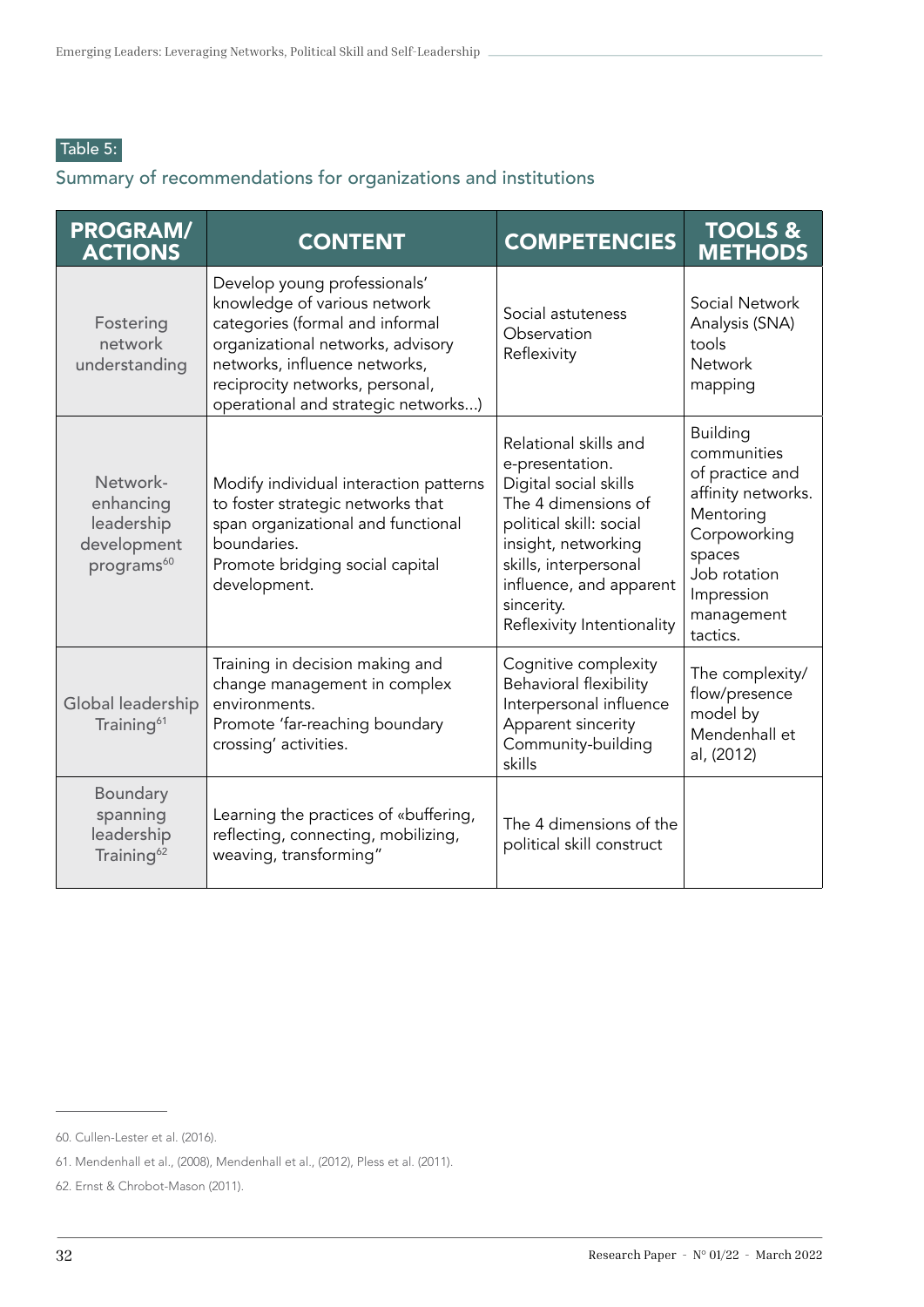| <b>Network</b><br>leadership<br>development<br>programs <sup>63</sup> | Develop Network Leadership skills<br>and the embedded or networked<br>positioning of young professionals.                                                                                                                                                       | Ability to identify<br>and occupy positions<br>of 'betweenness<br>centrality', 'information<br>centrality' and<br>'closeness centrality'. | Social Network<br>Analysis tools<br>(SNA)                                     |
|-----------------------------------------------------------------------|-----------------------------------------------------------------------------------------------------------------------------------------------------------------------------------------------------------------------------------------------------------------|-------------------------------------------------------------------------------------------------------------------------------------------|-------------------------------------------------------------------------------|
|                                                                       | Foster the gradual transformation<br>of emerging leaders into «human<br>resource brokers» capable of<br>leveraging their social relationships<br>and those of others to identify and<br>coordinate the talents of those they<br>lead or will lead in the future |                                                                                                                                           | Stei & Corella<br>workshops. <sup>64</sup><br><b>Stakeholders</b><br>mapping. |
| E-leadership<br>training <sup>65</sup>                                |                                                                                                                                                                                                                                                                 | Skills: digital and<br>e-social.<br>E-team-building.<br>E-change management                                                               |                                                                               |

Source: by the author based on study results and recent scientific research on leadership development

#### Recommendations for young professionals

Based on our study results and recent scientific research on leadership development, we recommend that young professionals implement the training and personal development activities summarized in Table 6 below as a priority.

### Table 6:

### Overview of recommendations for young professionals

| <b>PROGRAMS/</b><br><b>ACTIONS</b>   | <b>CONTENT</b>                                                                                                                                                                                           | <b>COMPETENCIES</b>                                                    |
|--------------------------------------|----------------------------------------------------------------------------------------------------------------------------------------------------------------------------------------------------------|------------------------------------------------------------------------|
| <b>Personal Branding</b><br>Coaching | Learning strategies and practices for building one's<br>reputation and e-reputation<br>Understanding the importance of digital social<br>networks and virtual interactions in the dynamics of<br>status. | Personal branding skills<br>Micro-celebrity' strategies<br>and tactics |
| Impression<br>Management<br>Coaching | Learning impression management and self-<br>presentation strategies and practices.                                                                                                                       | Online and offline impression<br>management skills.                    |

Source: by the author based on study results and research cited.

65. Avolio et al., (2000). Van Wart et al., (2019).

<sup>63.</sup> Marion et al., (2016).

<sup>64.</sup> Strei, K., & Colella, S. (2010). Developing leaders' networks through a stakeholder mapping and engagement workshop. In R. L. Cross, J. Singer, S. Colella, R. J. Thomas, & Y. Silverstone (Eds.), The organizational network fieldbook: Best practices, techniques and exercises to drive organizational innovation and performance (pp. 282–290). John Wiley & Sons.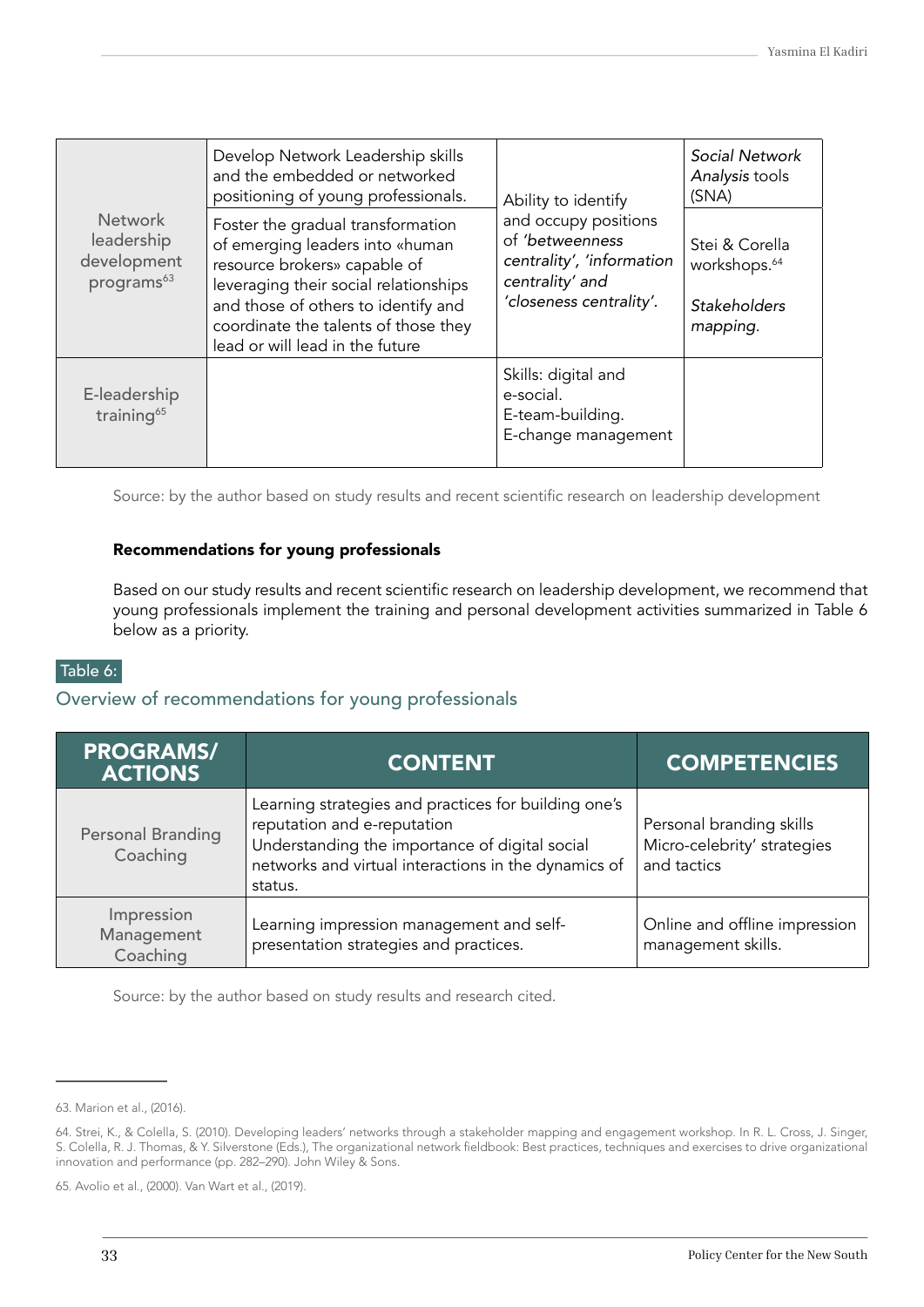### Study's methodological contribution

This study contributes to improving the reliability of two measurement instruments: the PSI (Political Skill Inventory) and the ASLQ (Abbreviated Self-Leadership Questionnaire), by means of an analysis based on Cronbach's Alpha, and this on a population little studied to date, that of young leaders under the age of 35.

# SELECTION OF REFERENCES

- Alves, Lovelace, Manz, Matsypura, Toyasaki & Ke (2006). A cross-cultural perspective of selfleadership. Journal of Managerial Psychology, 21(4), 338-359.
- Ammeter, A.P., Douglas, C., Gardner, W.I., Hochwarter, W.A. and Ferris, G.R. (2002), "Toward a political theory of leadership", The Leadership Quarterly, Vol. 13, pp. 751-796.
- Douglas, C., & Ammeter, A. P. (2004). An examination of leader political skill and its effect on ratings of leader effectiveness. The Leadership Quarterly, 15(4), 537-550.
- Ferris, G. R., Treadway, D. C., Kolodinsky, R. W., Hochwarter, W. A., Kacmar, C. J., Douglas, C., &
- Frink, D. D. (2005). Development and validation of the political skill inventory. Journal of management, 31(1), 126-152.
- Ferris, G. R., Treadway, D. C., Perrewé, P. L., Brouer, R. L., Douglas, C., & Lux, S. (2007). Political skill in organizations. Journal of management, 33(3), 290-320.
- Hoppe, B., & Reinelt, C. (2010). Social network analysis and the evaluation of leadership networks. The Leadership Quarterly, 21(4), 600-619.
- Manz (1986). Self-leadership: Toward an expanded theory of self-influence process in organizations. Academy of Management Review, 11(3), 585-600.
- Neck & Houghton (2006). Two decades of self-leadership theory and research: Past developments, present trends, and future possibilities. Journal of Managerial Psychology, 21(4), 270-295.
- Stewart, G. L., Courtright, S. H., & Manz, C. C. (2019). Self-leadership: A paradoxical core of organizational behavior. Annual Review of Organizational Psychology and Organizational Behavior, 6, 47-67.